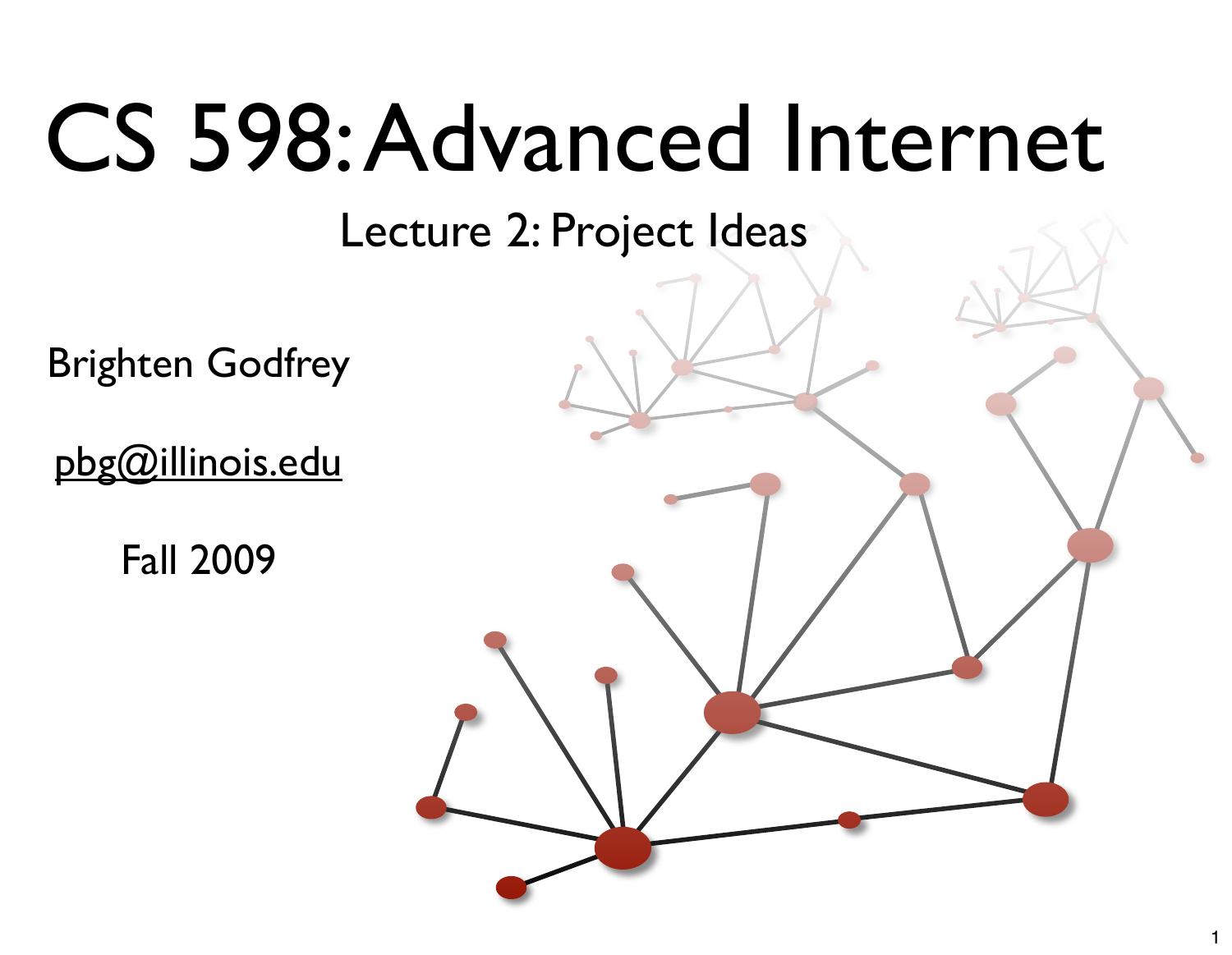#### Announcements

- Reminder: email me your name/email/ background
- Slight change in office hours this week: 10-11a.m. Fri (instead of 10:30-11:30)
- Readings on web site (www.cs.illinois.edu/~pbg/ courses/cs598fa09/)
- Cerf & Kahn, Clark paper reviews due before lecture Tuesday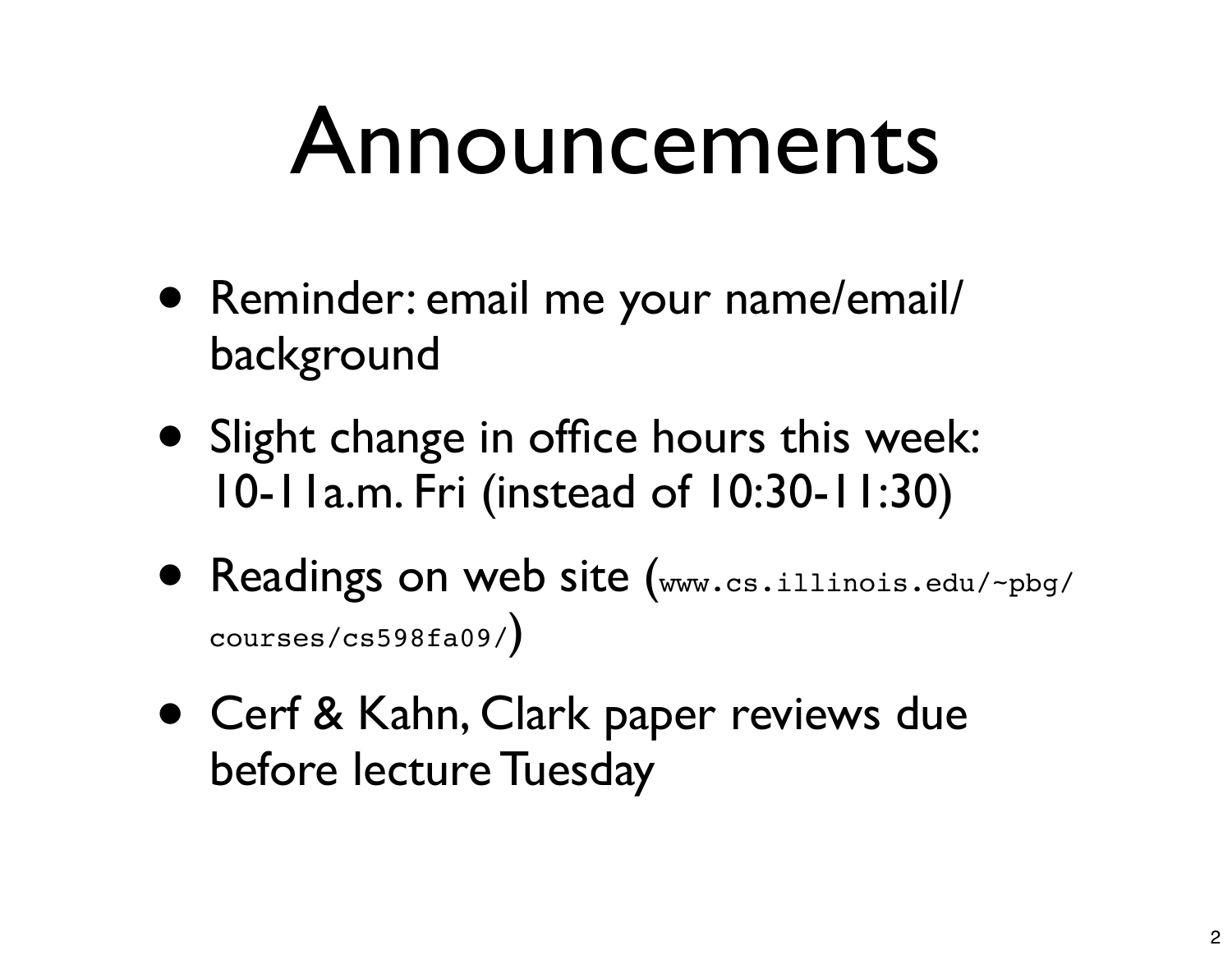# Next Thursday's readings

- Jon Postel. Internetwork protocol approaches. IEEE Transactions on Communications, April 1980.
- Saltzer, Reed and Clark, "End-to-End Arguments in System Design," ACM Trans. on Computer Systems, November 1984.
- Two volunteers?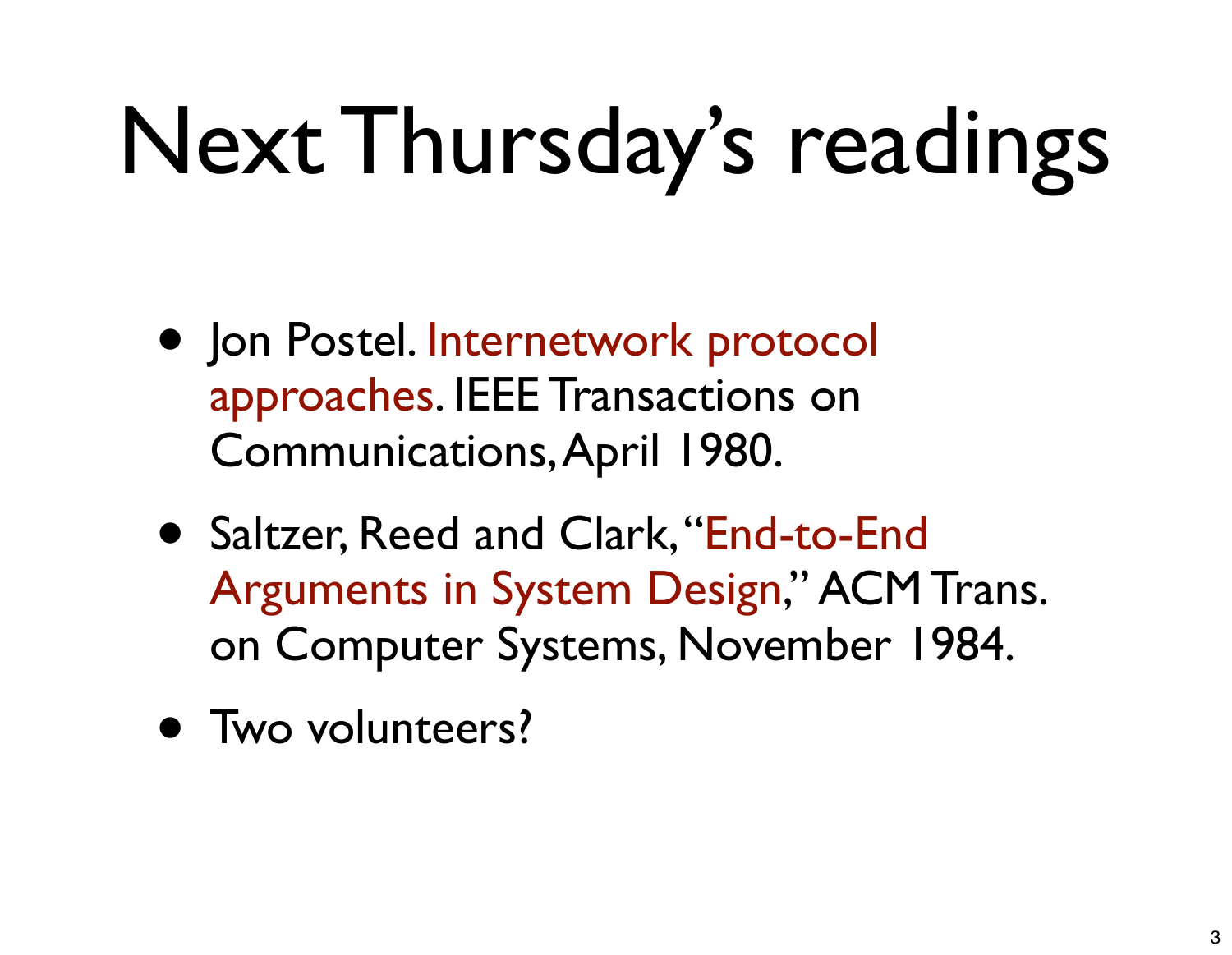#### Abbreviated intro to interdomain routing and some associated problems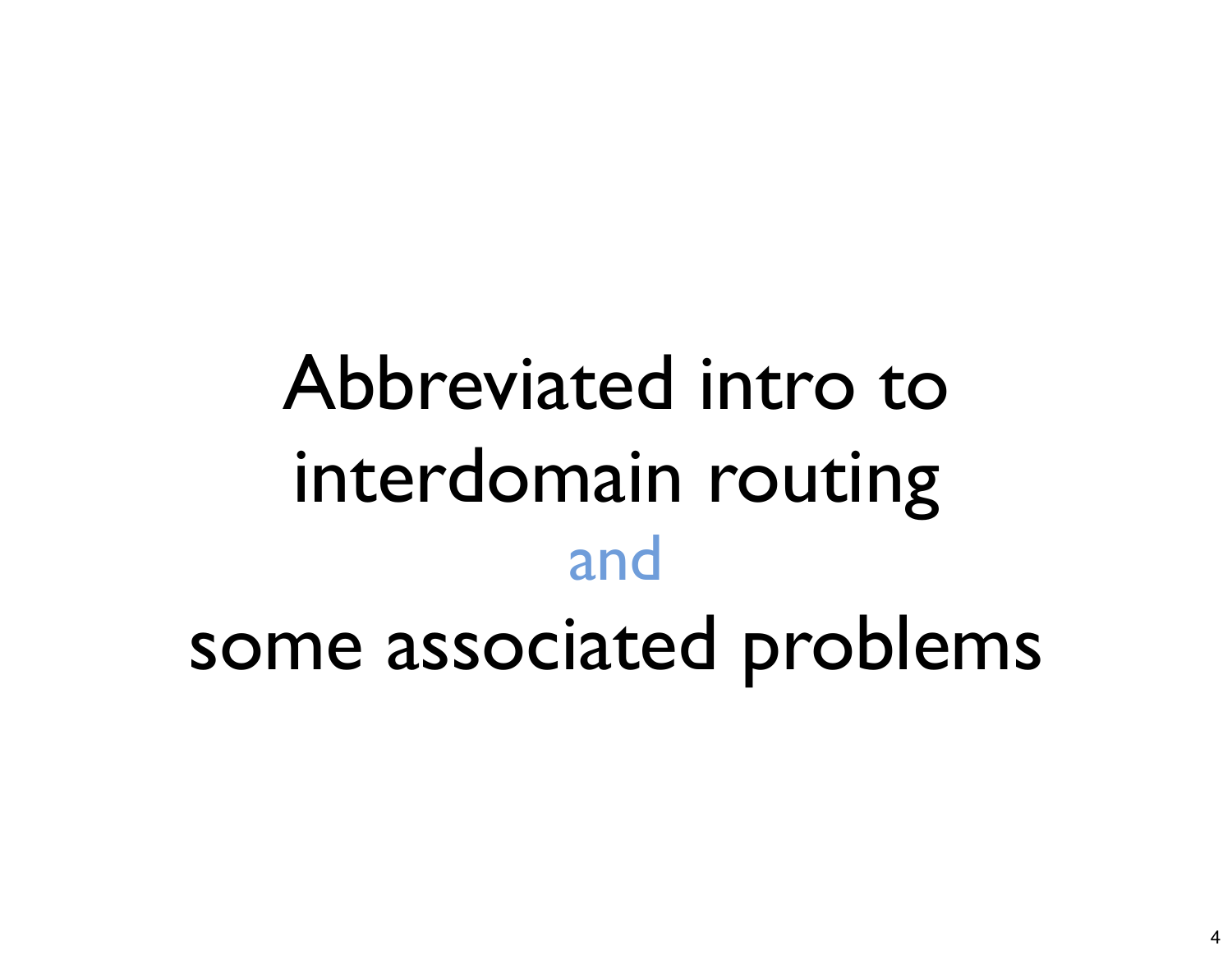#### Internet Routing

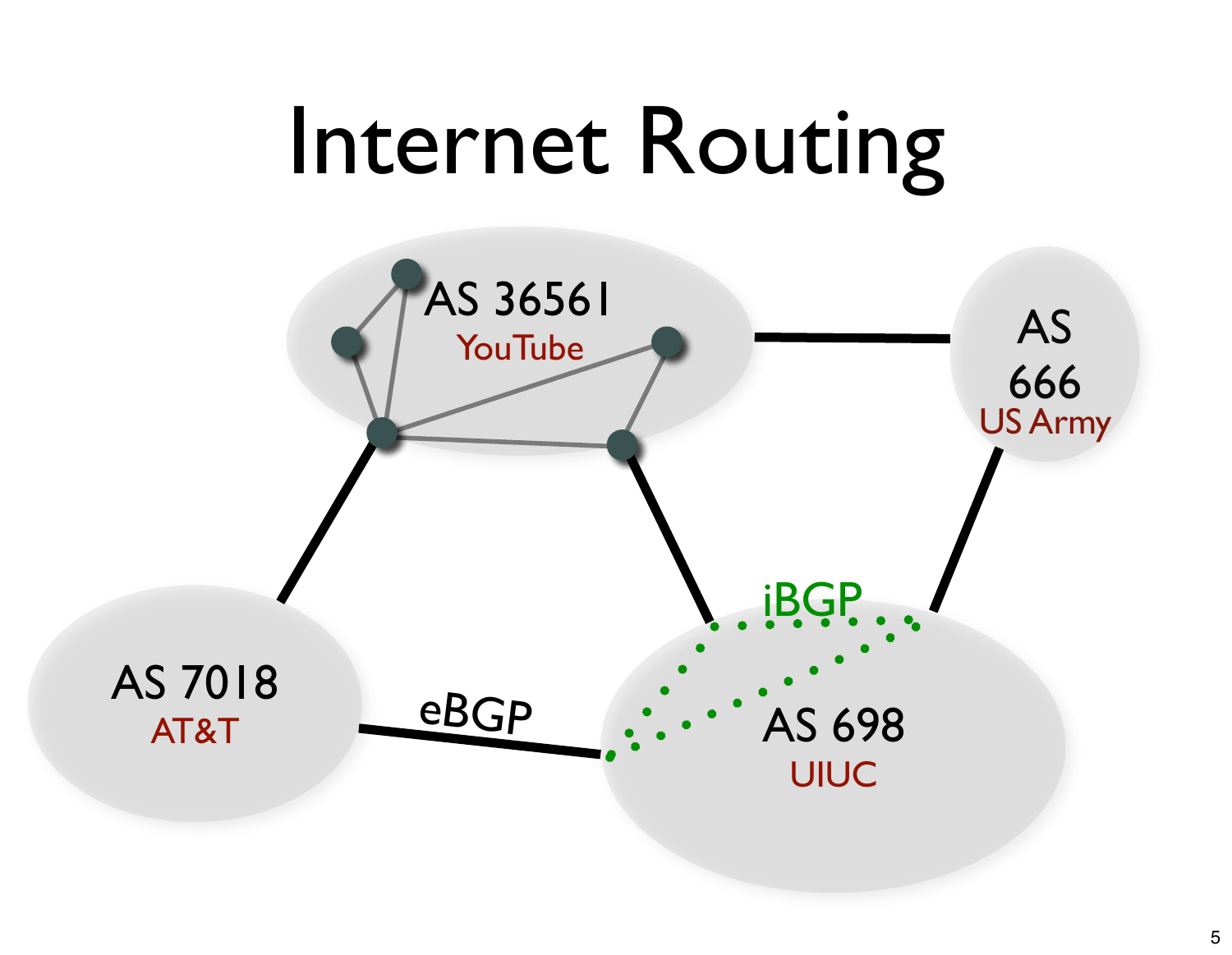## Border Gateway Protocol

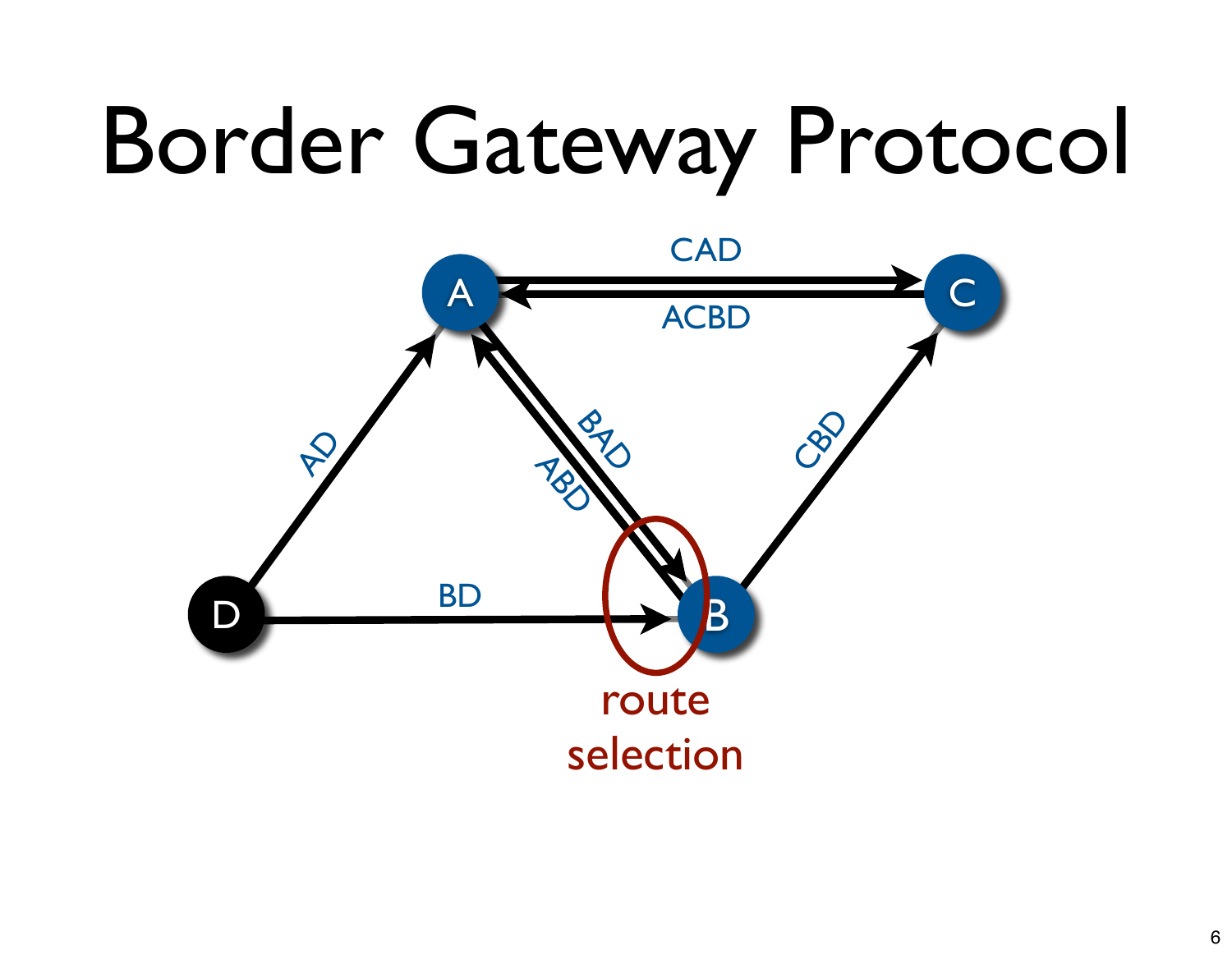## Instability causes outages

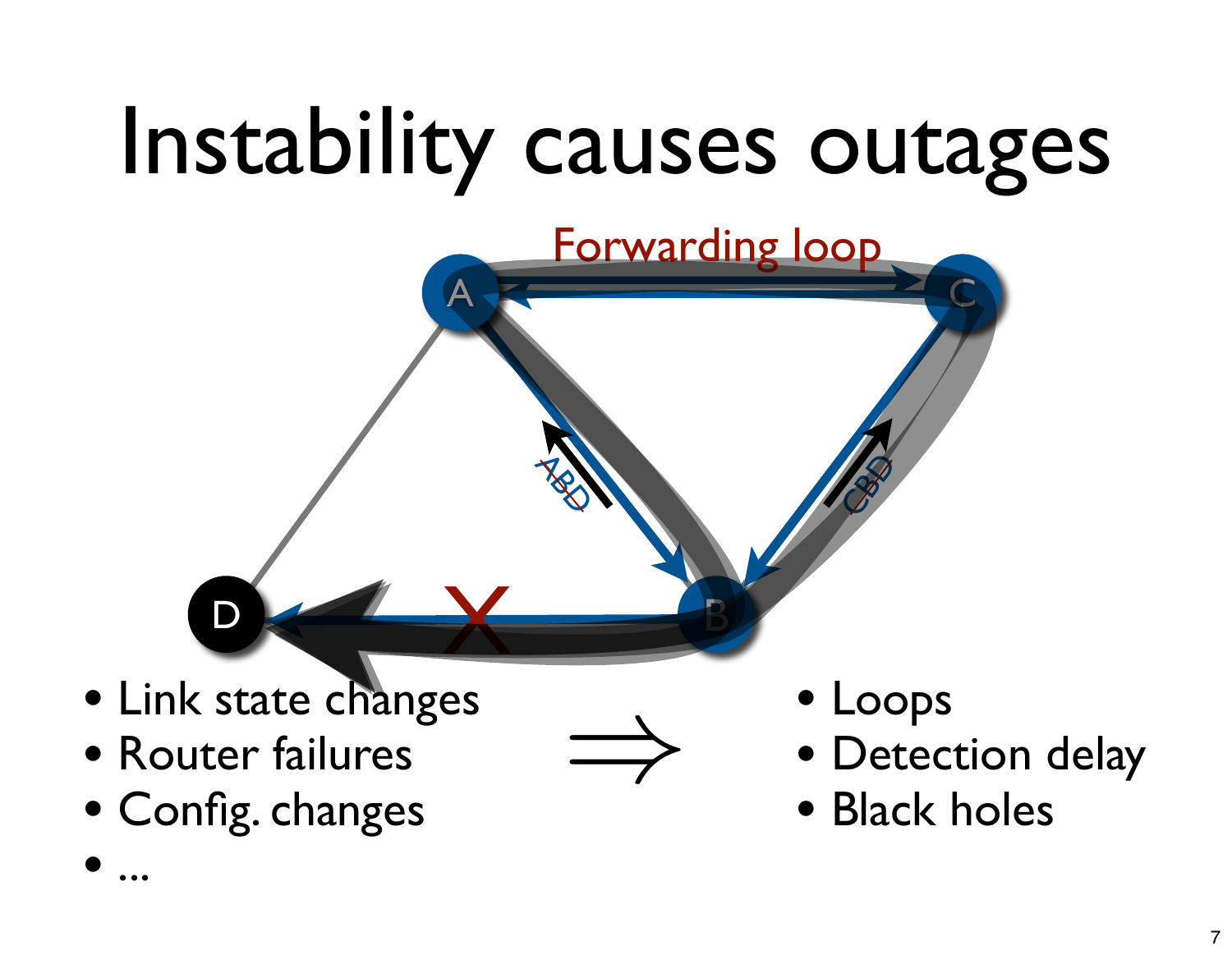## Instability causes outages

[F. Wang, Z. M. Mao, J. Wang, L. Gao, R. Bush SIGCOMM'06]

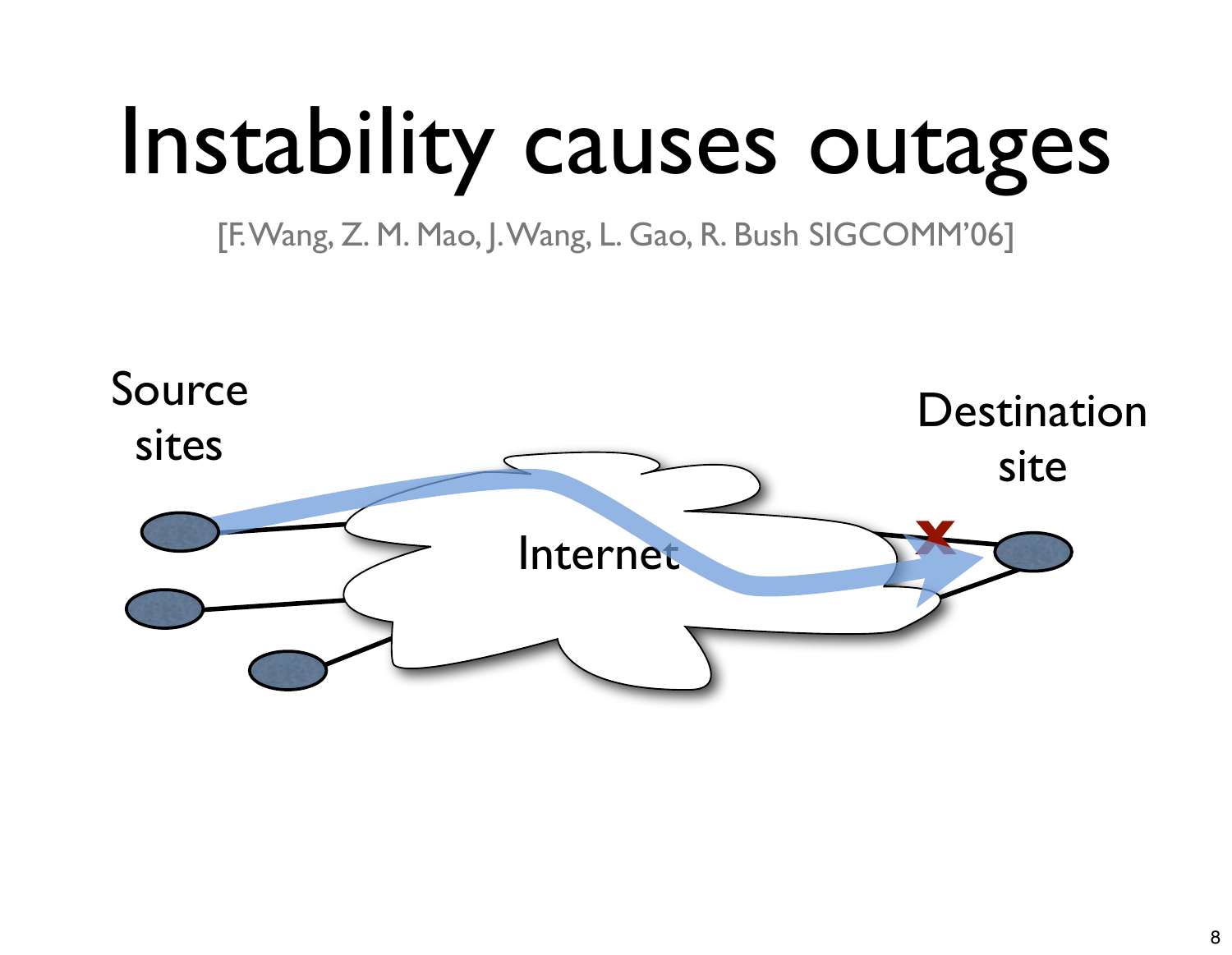## Instability causes outages

[F. Wang, Z. M. Mao, J. Wang, L. Gao, R. Bush SIGCOMM'06]



**Figure 3: Data plane performance during failover-1 events in which the route via** ISP1 **is withdrawn.** router CPU load during instability. ...and higher latency, packet reordering,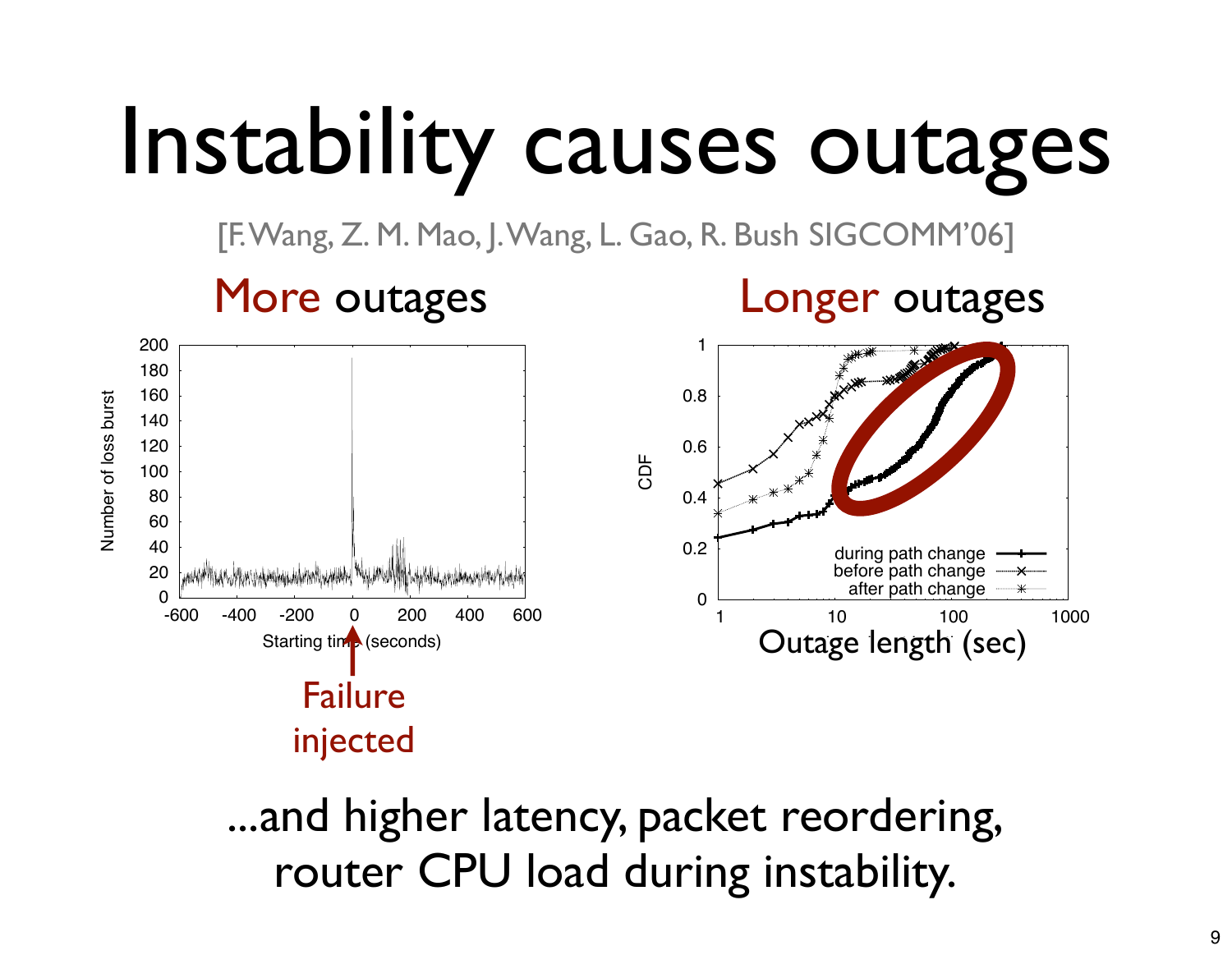## Instability affects VoIP

[Kushman, Kandula, Katabi '07]

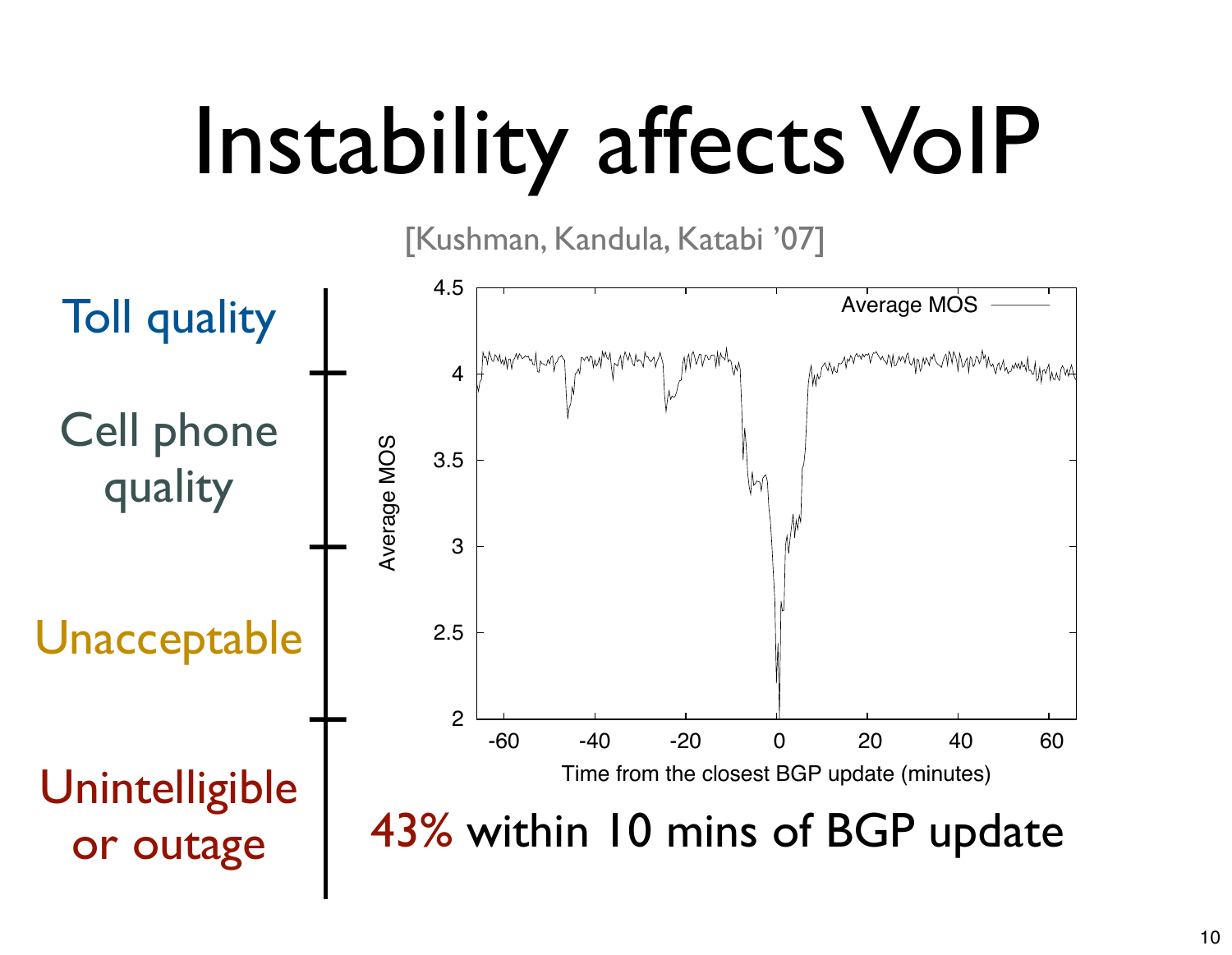# Scaling

- One entry per destination prefix in forwarding table
- In control plane, multiply this by number of neighbors
	- leads to use of route reflectors
- Need to process many (bursty) update messages
- How much of a problem will this be?

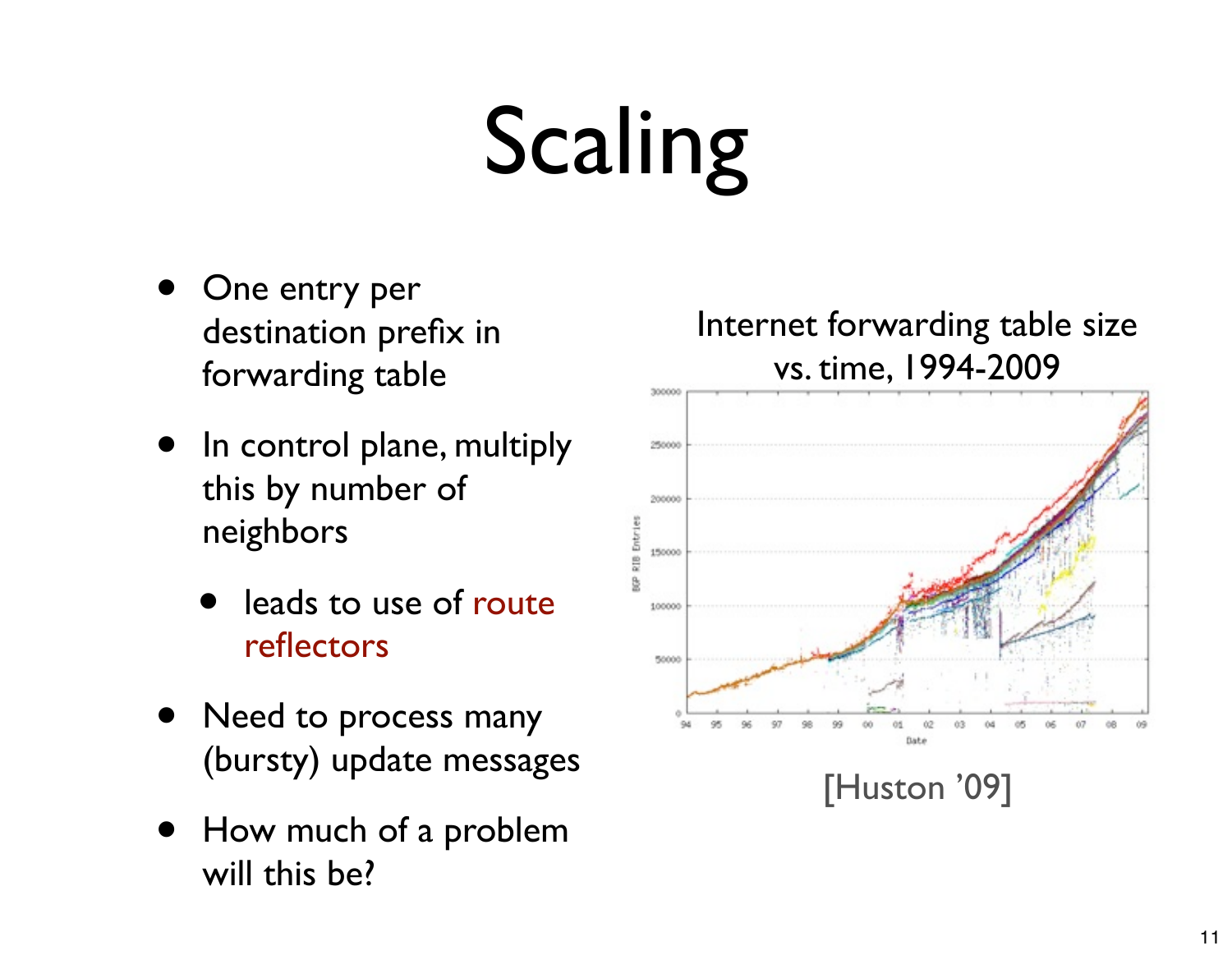# Small range of expressible policies

- You get to pick one path to each destination, from among one path offered from each neighbor
- No multipath
- Difficult to directly express complex policies (e.g., virtual peering)
- Rigid granularity of aggregation: IP prefix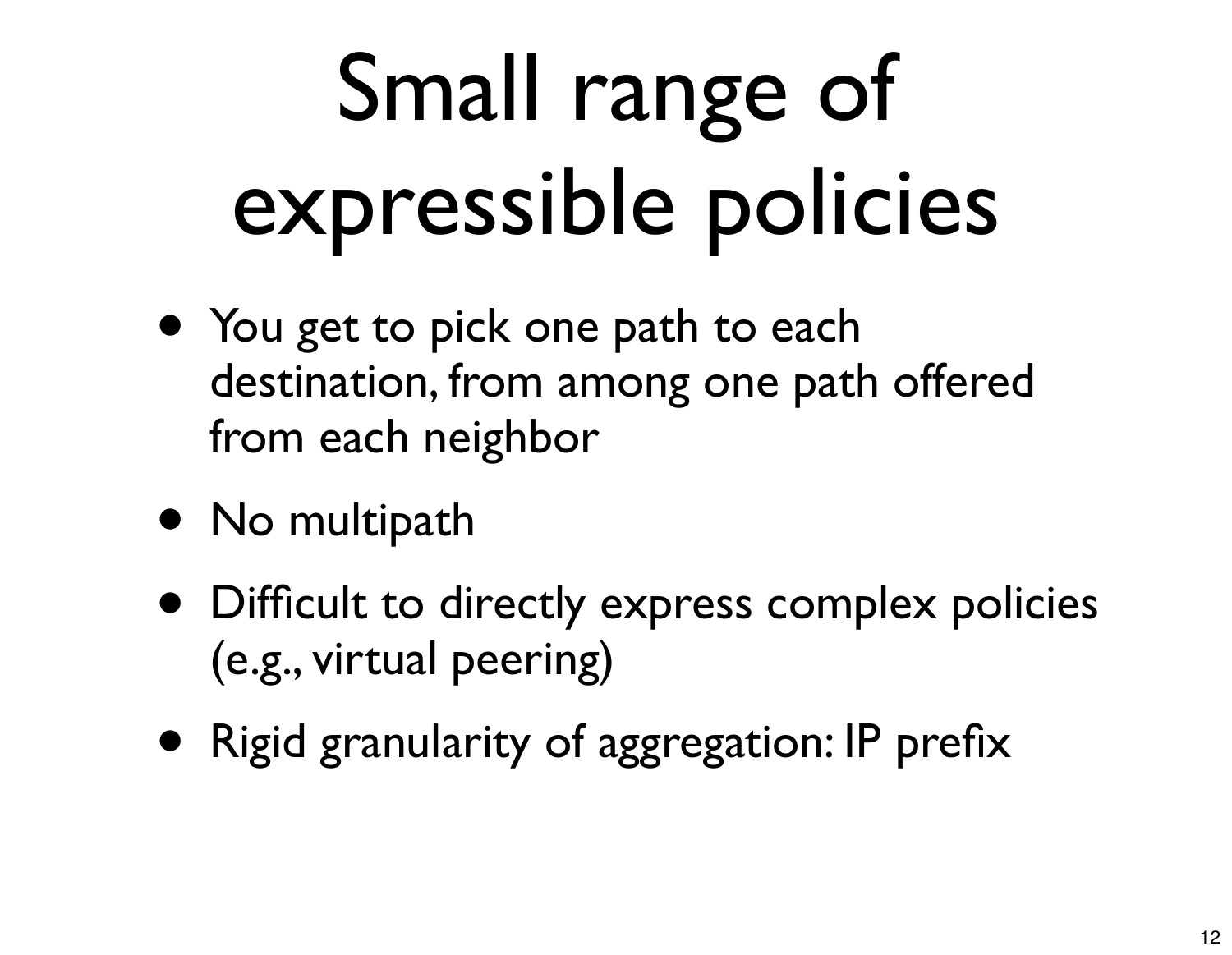## Lack of extensibility

• One service offered by IP: I will deliver your packet to the designated endhost (somehow).

• A fixed set of IP options are the only way to specify a different kind of service.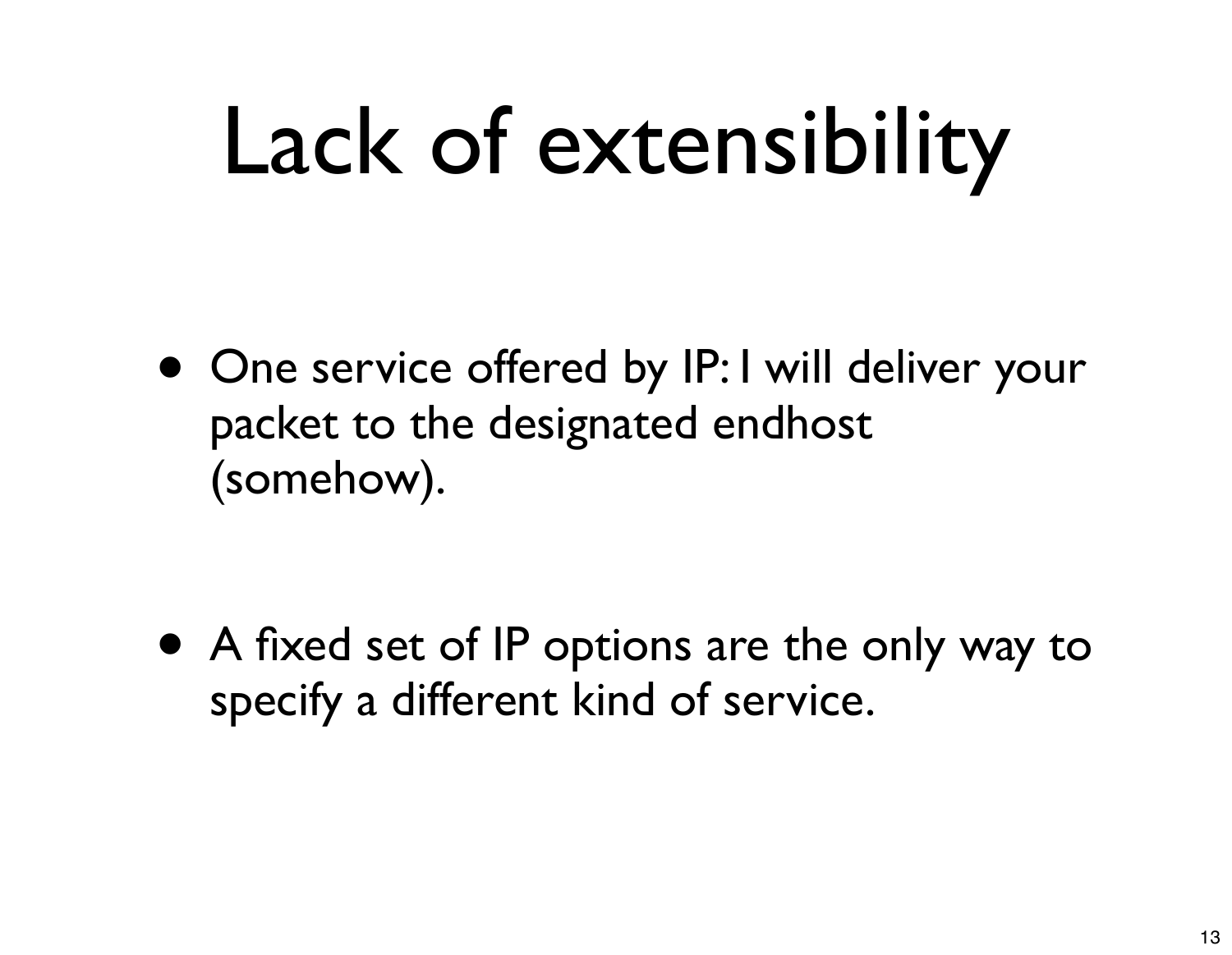#### And more...

- Visibility (where is this traffic coming from? What caused a certain problem? ... )
- Mobility
- Security (later in this course)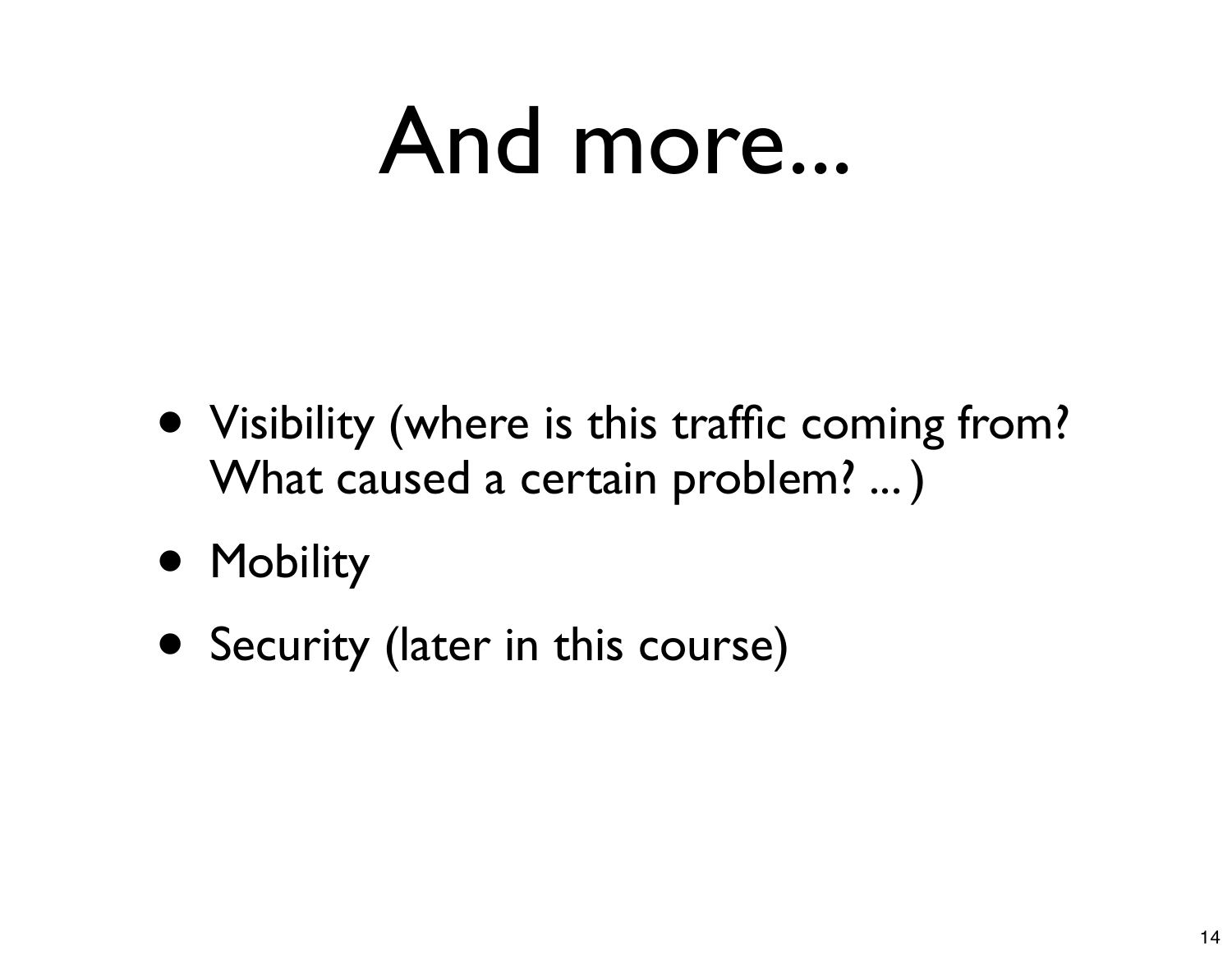## Project suggestions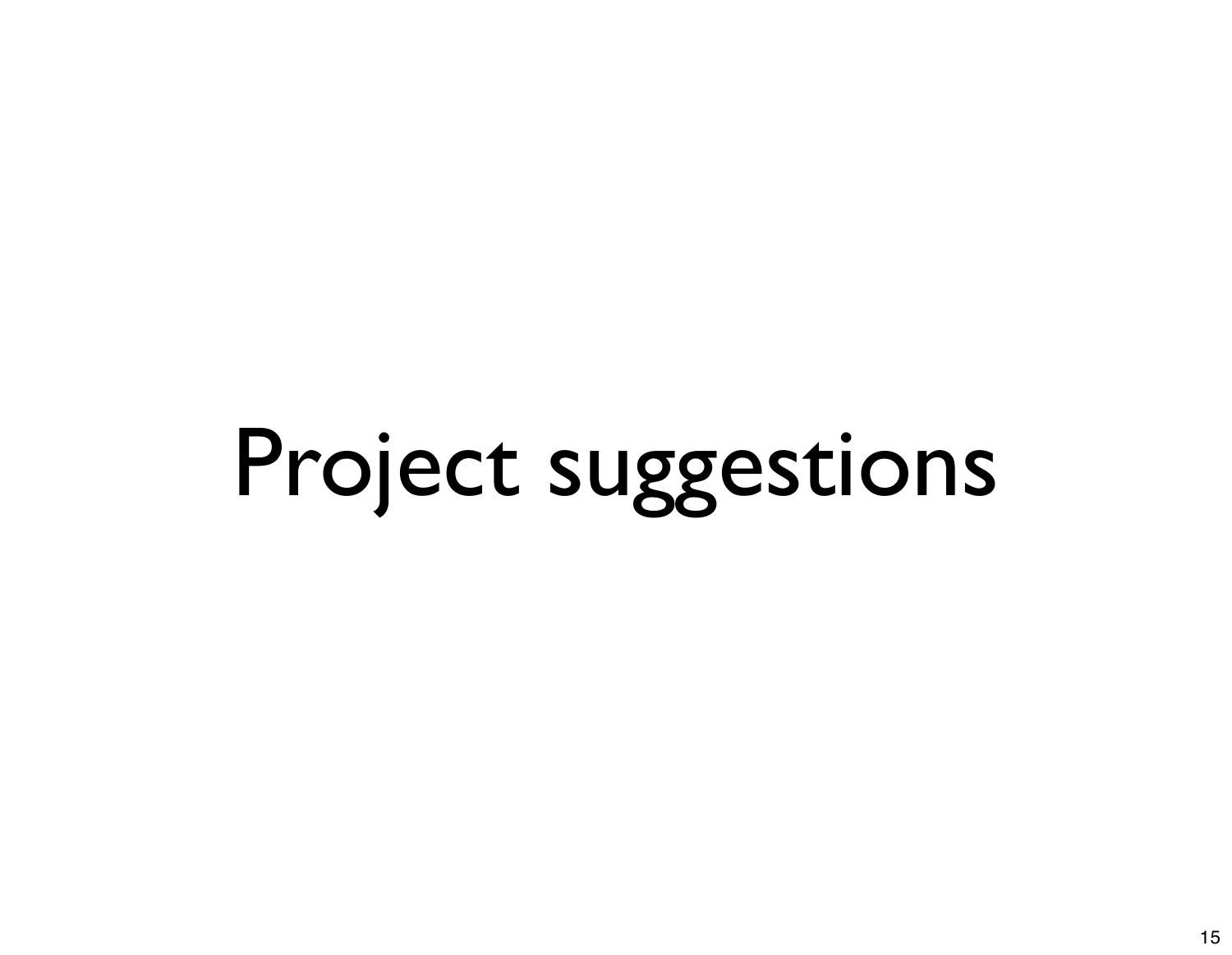## First a quick overview of pathlet routing

upon which several of the project suggestions are based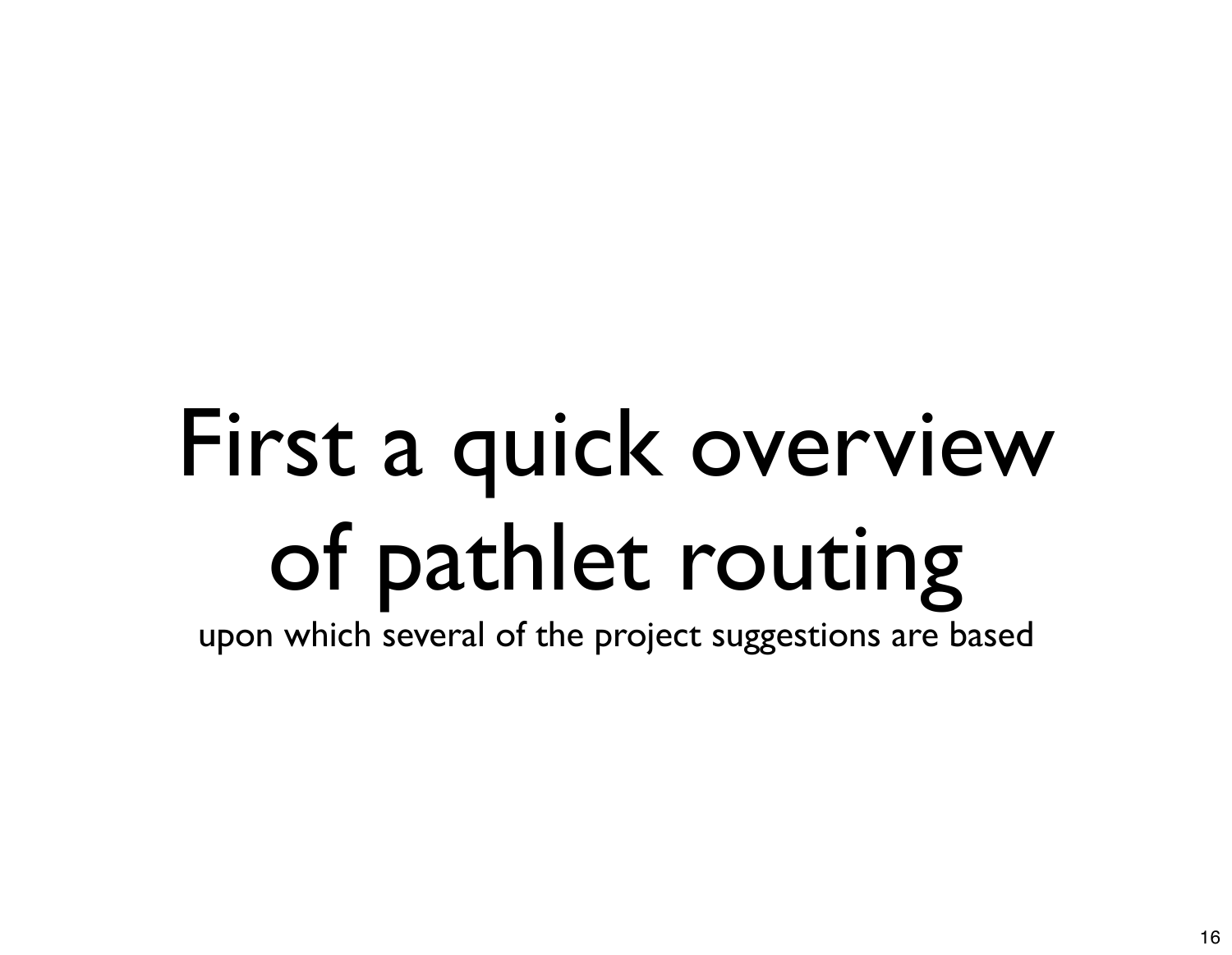#### Pathlet Routing

P. Brighten Godfrey [pbg@illinois.edu](mailto:pbg@illinois.edu) Igor Ganichev, Scott Shenker, and Ion Stoica {igor,shenker,istoica}@cs.berkeley.edu

SIGCOMM 2009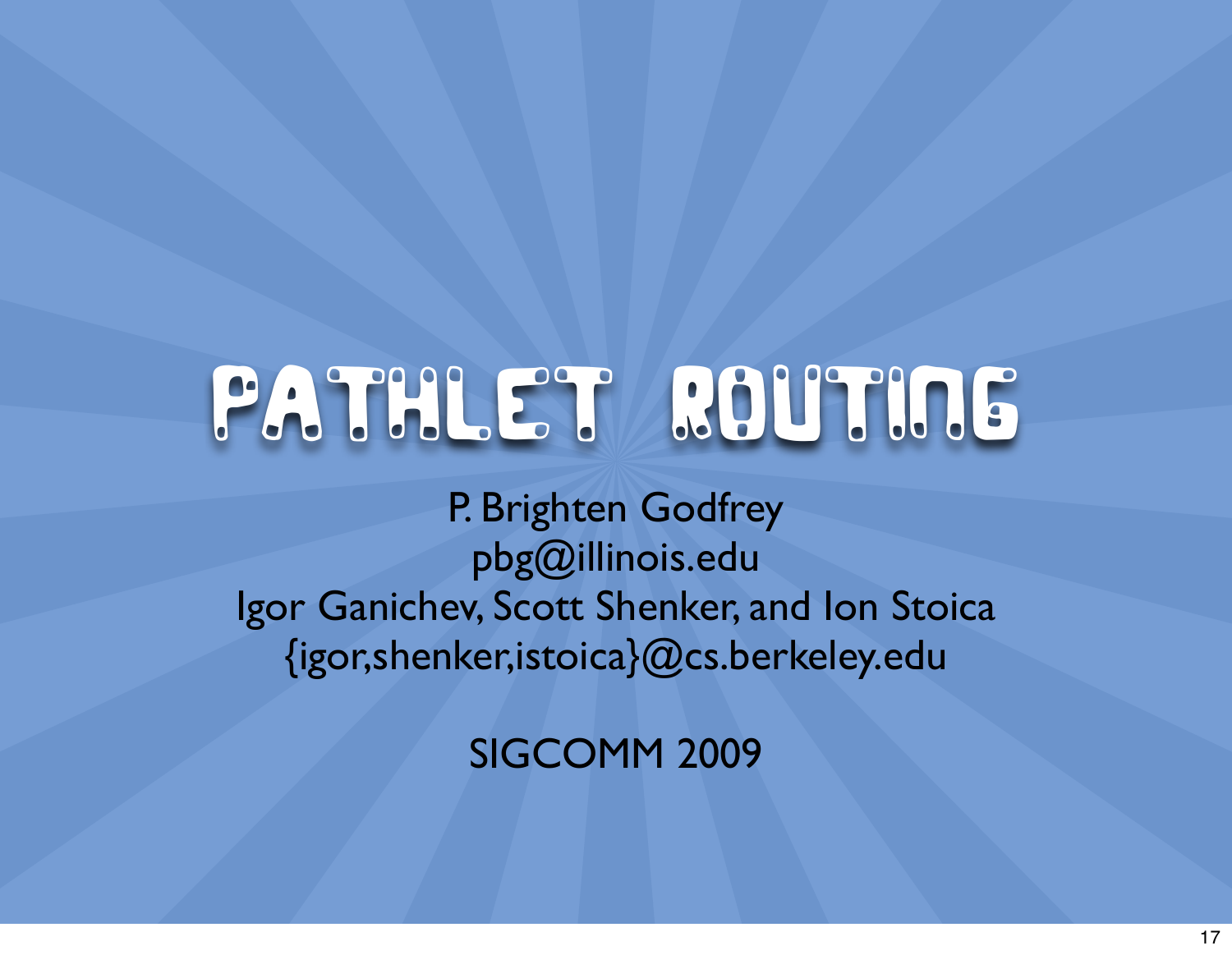#### Pathlet routing

vnode virtual node

pathlet fragment of a path: a sequence of vnodes

virtual graph: flexible way to define policy constraints

Source routing over pathlets.

provides many path choices for senders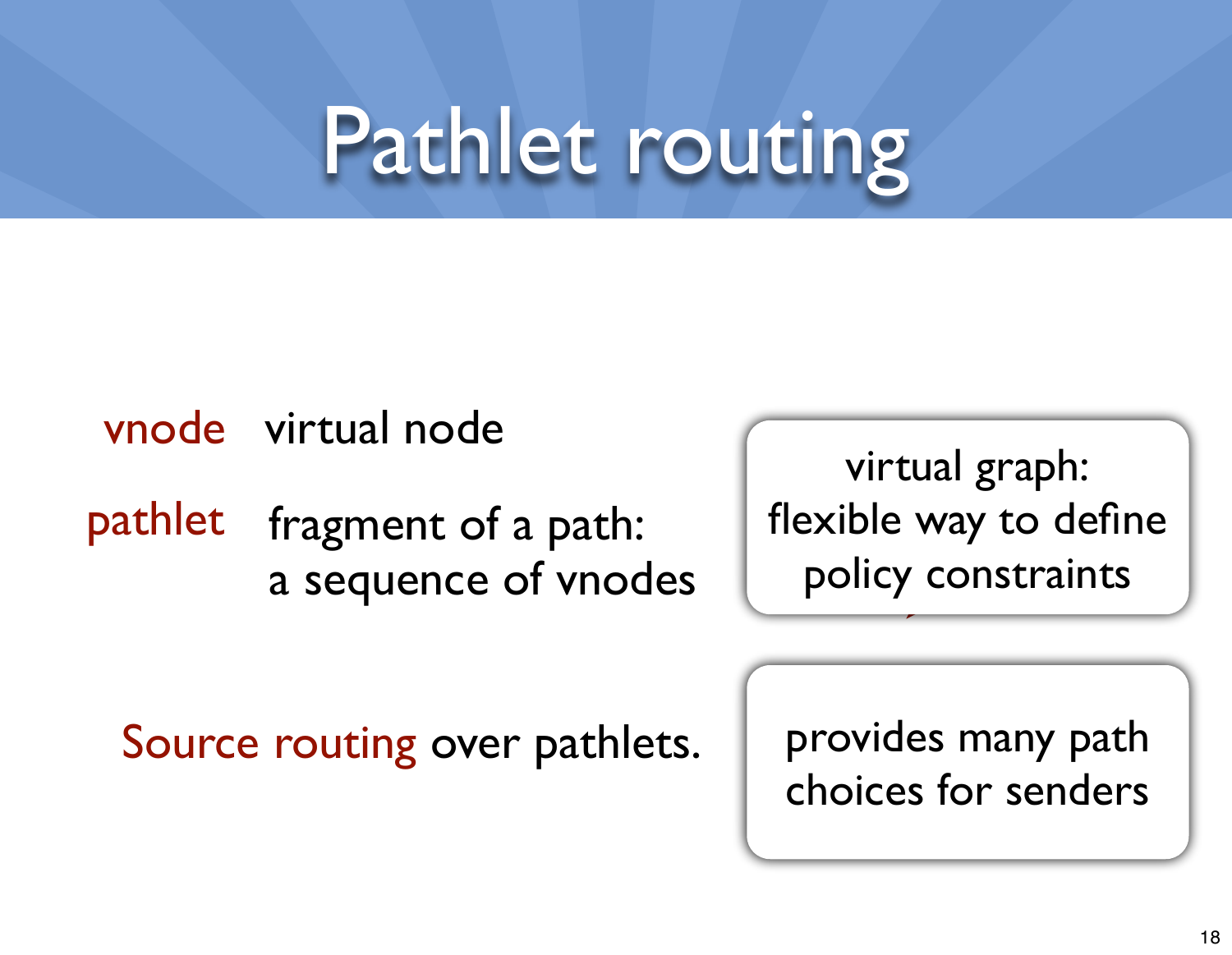#### Flexibility

can emulate BGP, source routing, MIRO, LISP, NIRA



- local transit policies provide multipath and small forwarding tables
- coexistence of different styles of routing policy

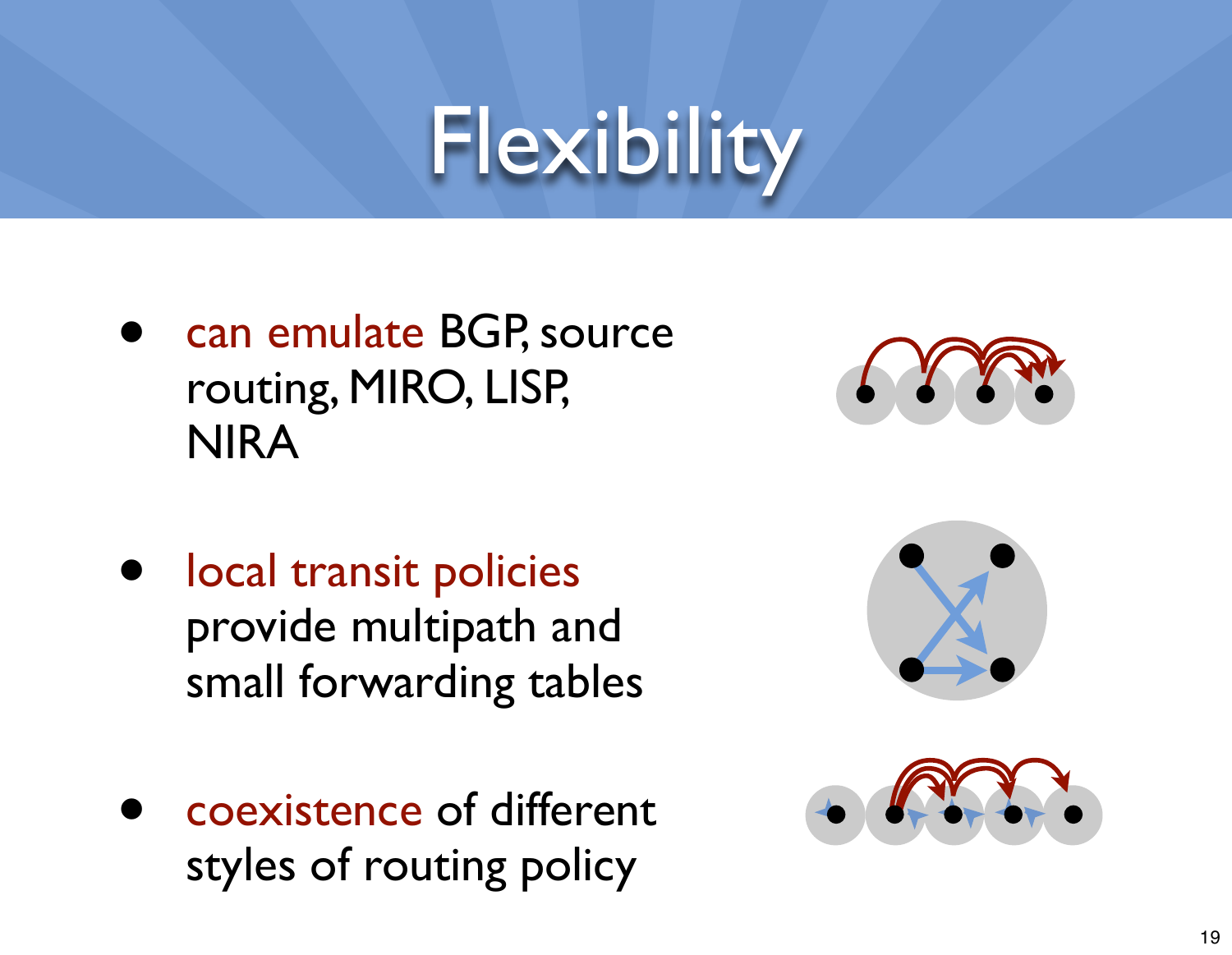#### Pathlets

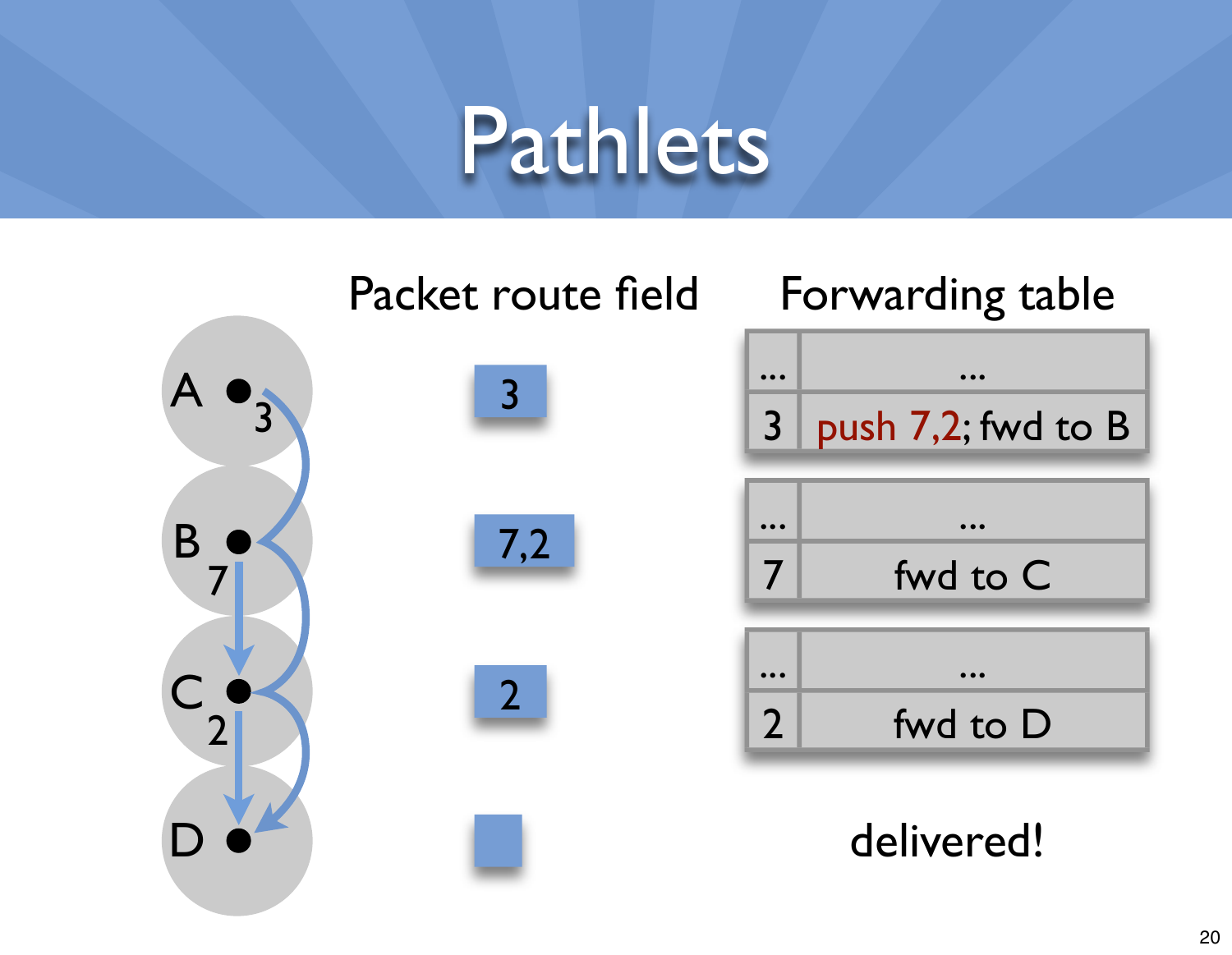#### Dissemination

- Global gossip fine, except for scalability
- So, let routers choose not to disseminate some pathlets
- Leads to (ironic) use of path vector  $-$  only for pathlet dissemination, not route selection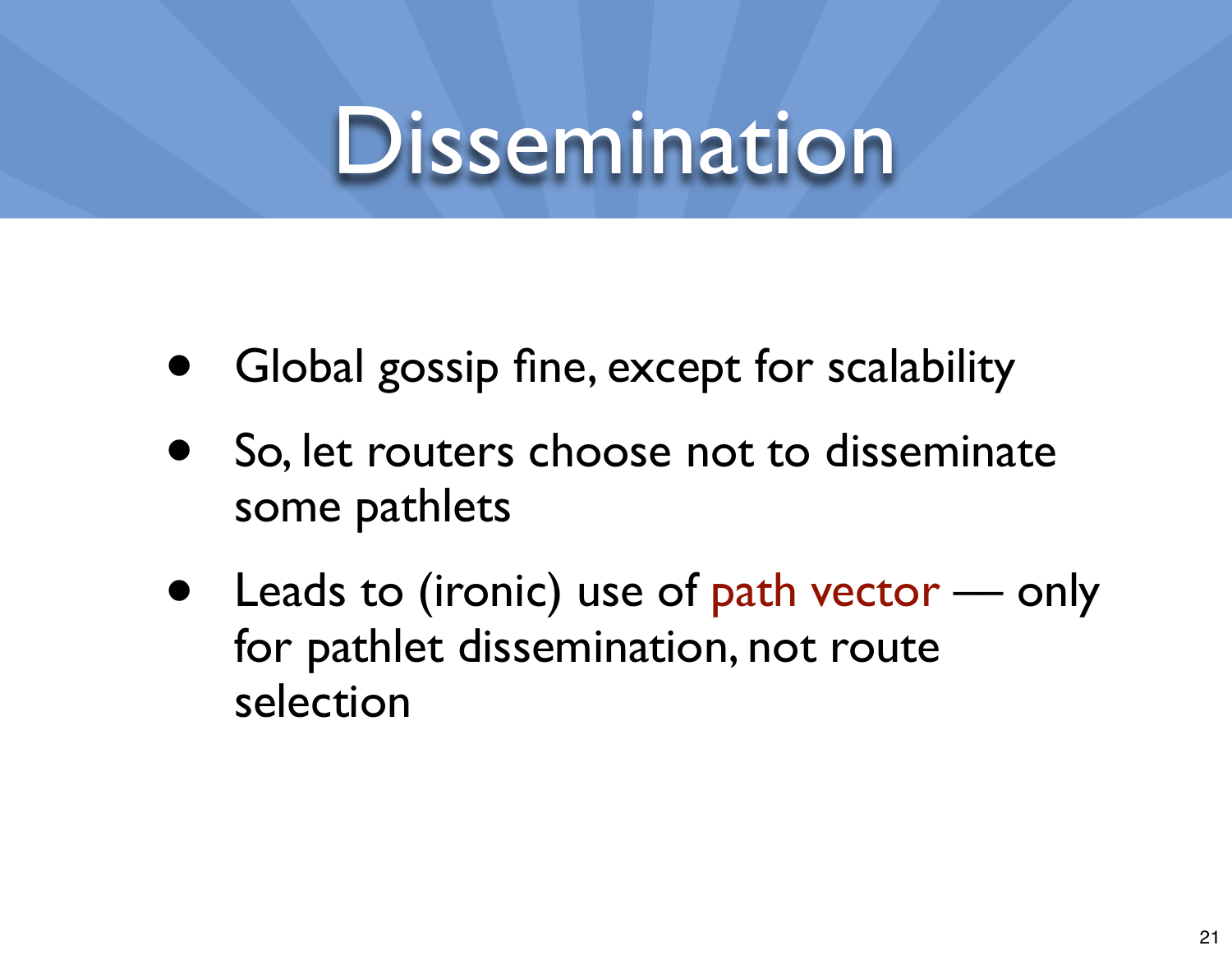#### Local transit policies

#### Each ingress  $\rightarrow$  egress pair is either allowed or disallowed.



Subject to this, any path allowed!

Represented with few pathlets: small FIB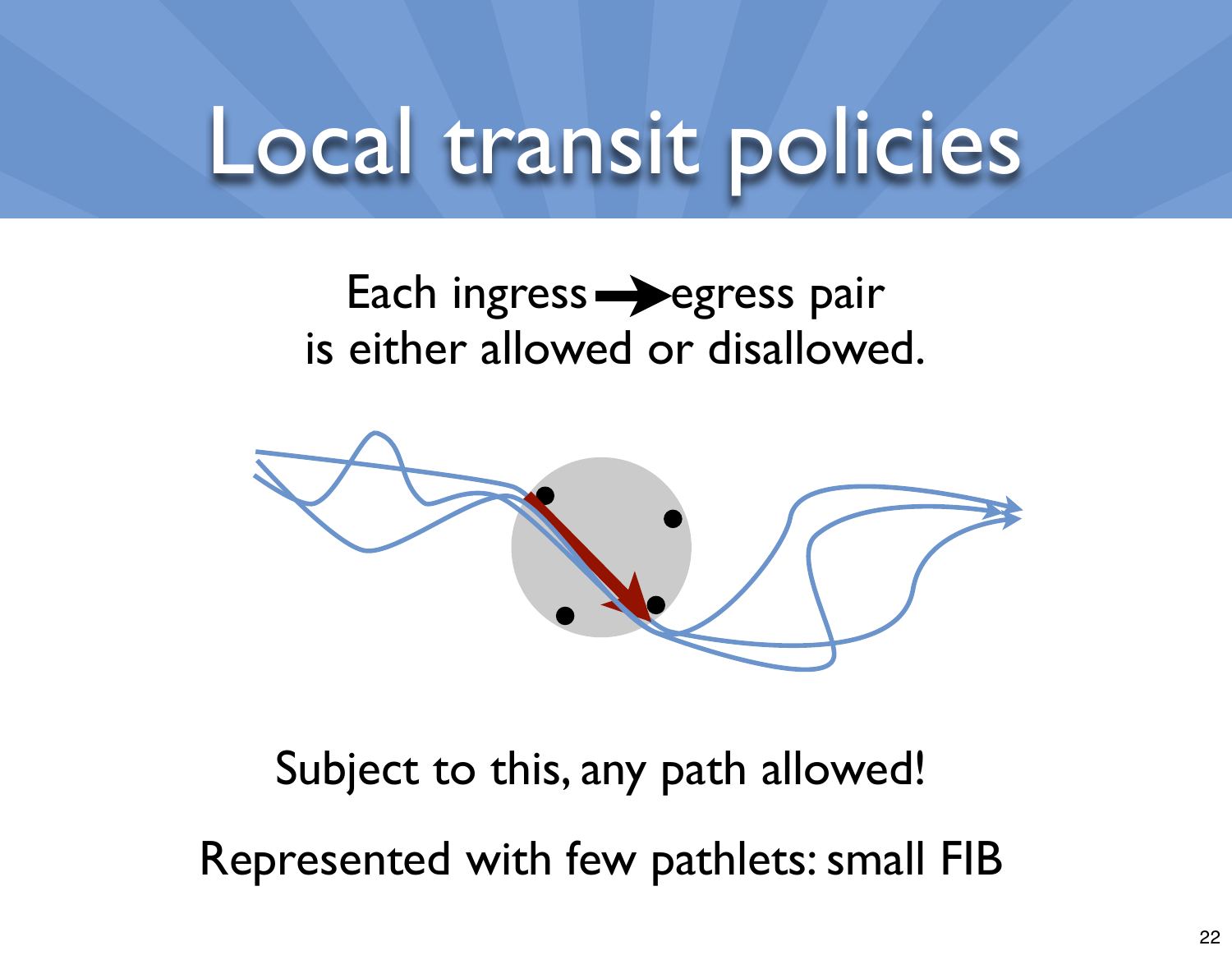### "All valley-free" is local



Forwarding table size:  $3 + \#$ neighbors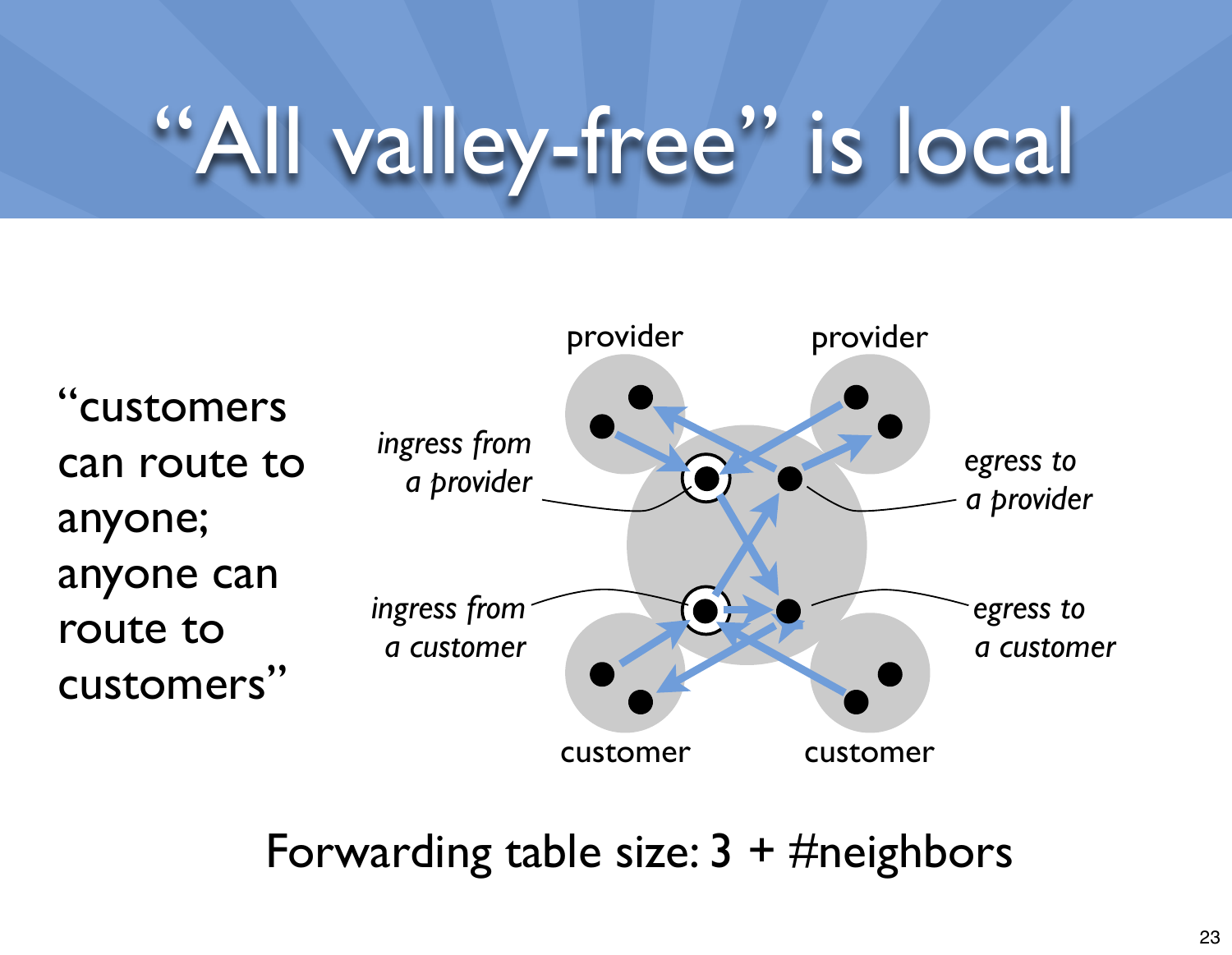## Emulating BGP



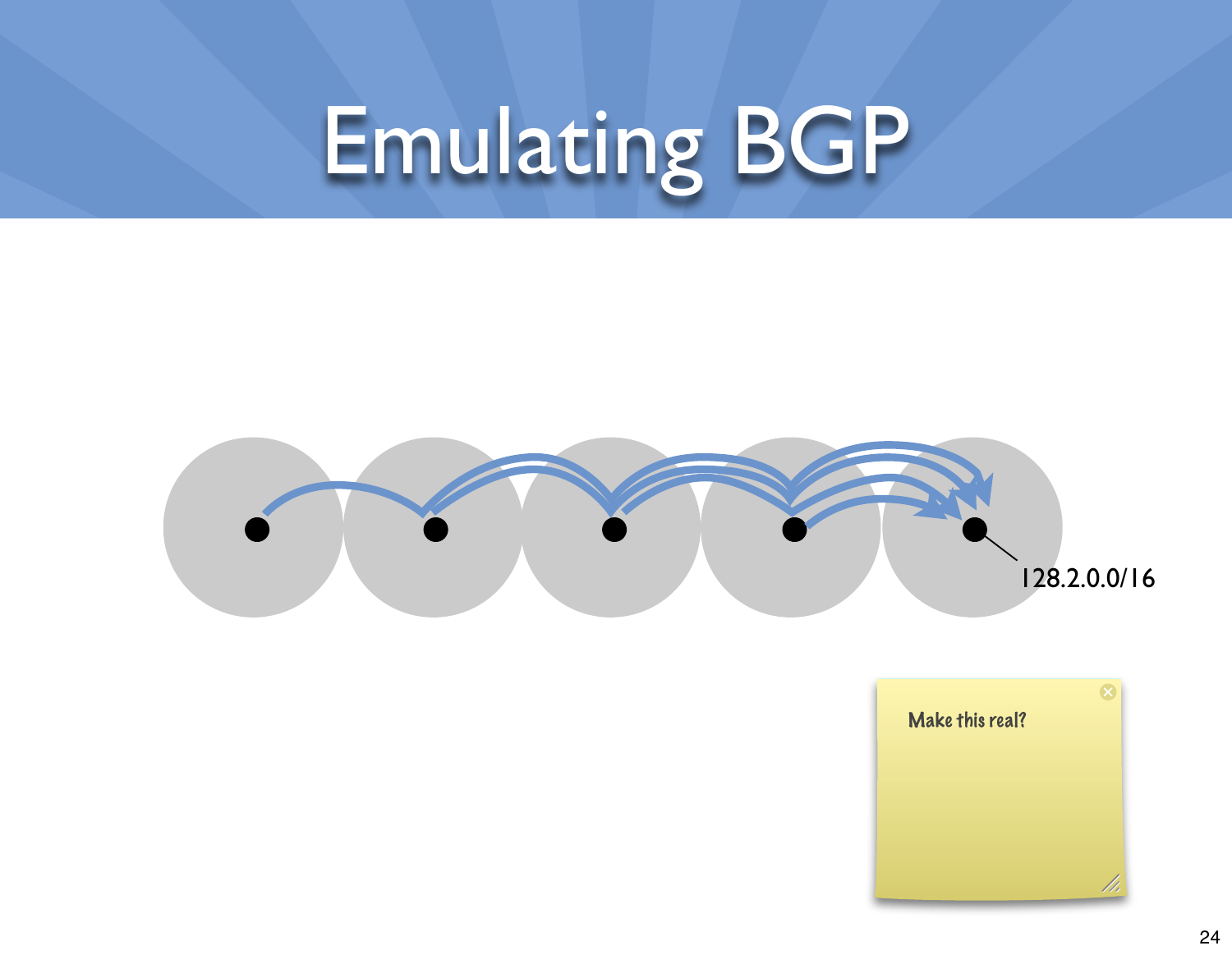#### Mixed policies



local BGP-like local local local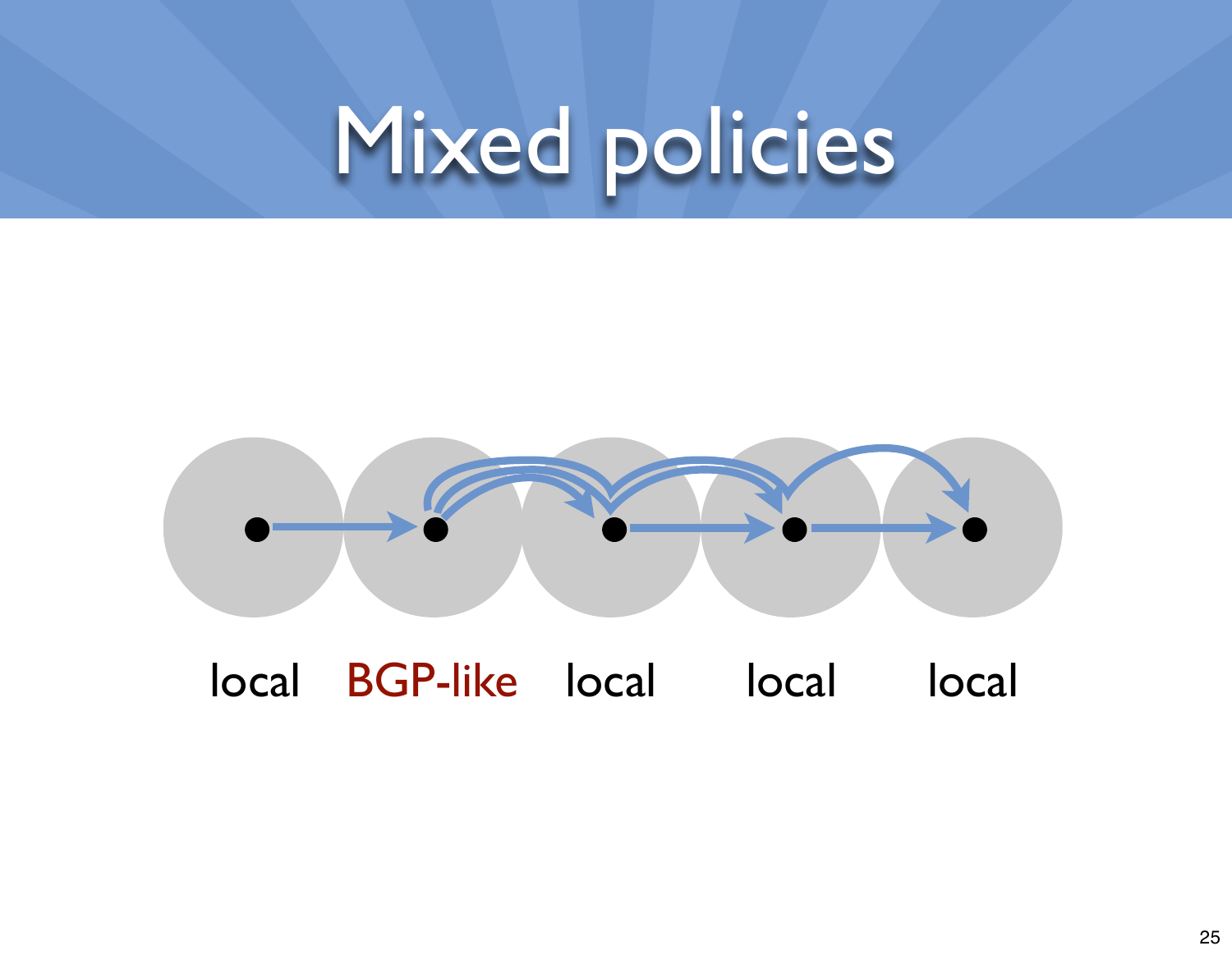#### Pathlet-related projects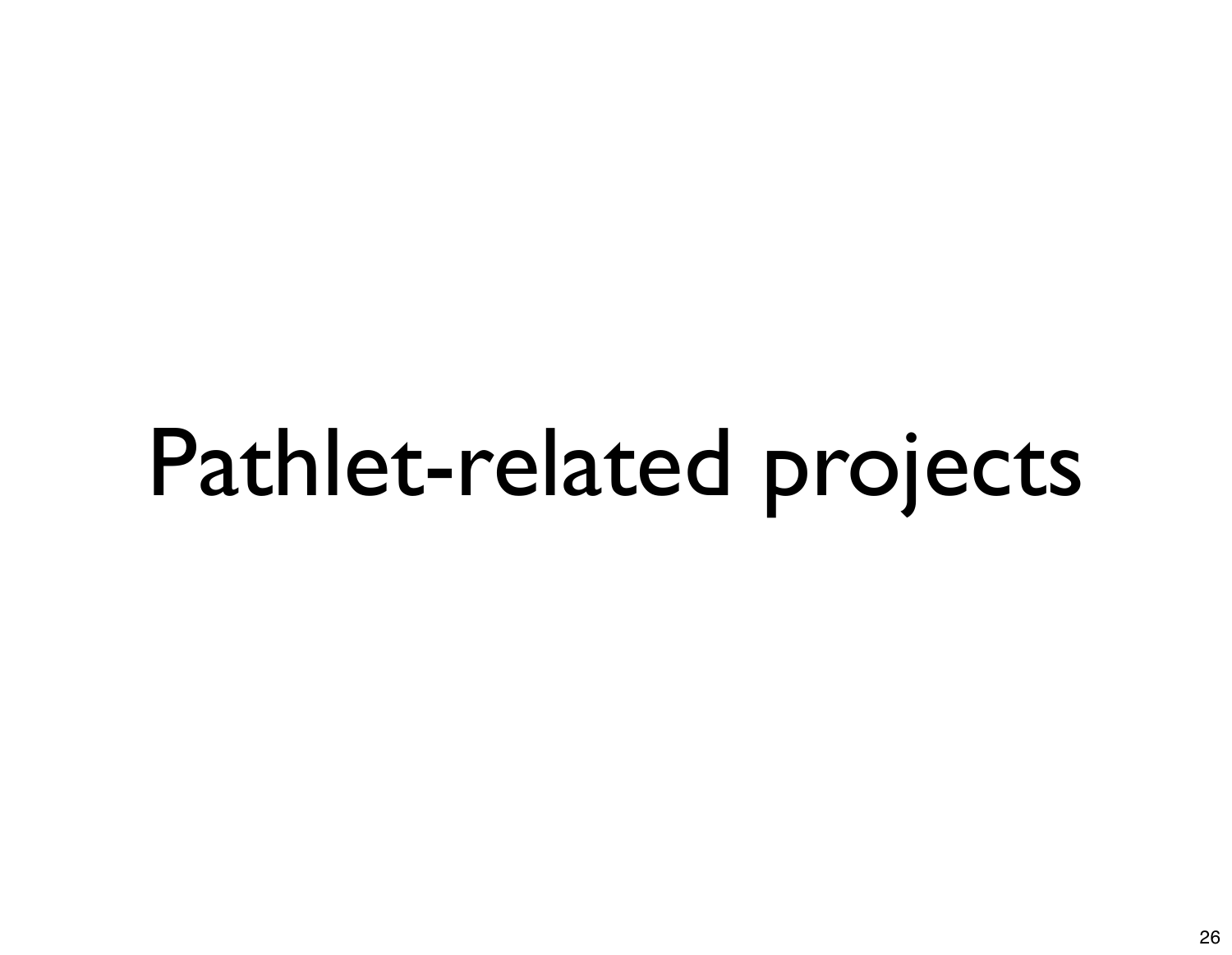## Lightweight pathlet dissemination

- Our path vector-based dissemination protocol requires  $O(DL)$  control plane state per pathlet, where  $D =$  degree and  $L =$  mean path length
- Is it possible to reduce this, maybe to  $O(1)$ ?
- Challenges:
	- Routers must not be required to disseminate all pathlets
	- Tricky multiple-failure case:

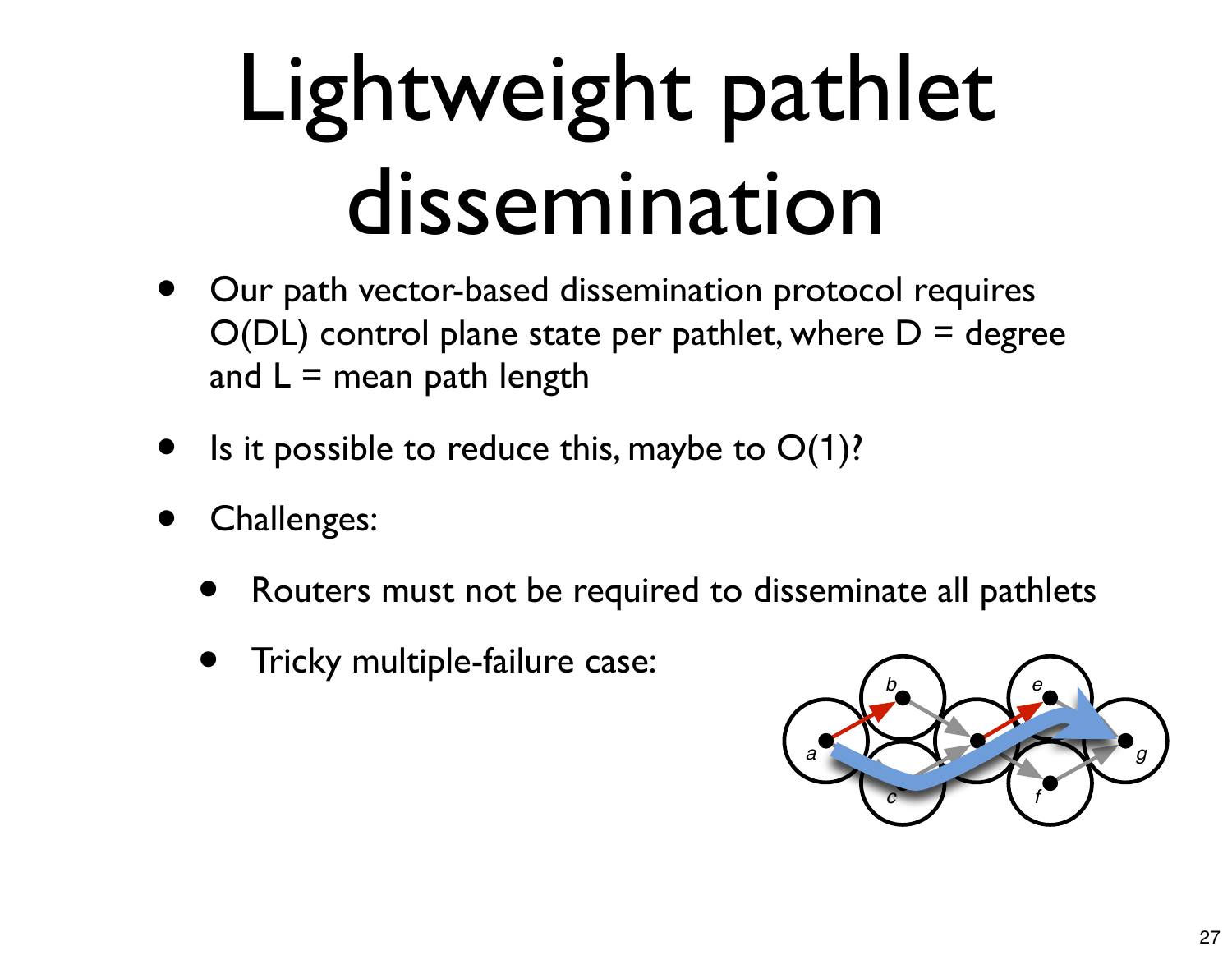# Stability of pathlet routing

- BGP can be unstable due to policy conflicts
- Pathlet routing generalizes BGP, so this can clearly happen
- Can anything *worse* happen? (e.g., maybe destinations become unreachable -- even worse than the control plane not converging.) Can you develop rules to limit the damage to being no worse than BGP?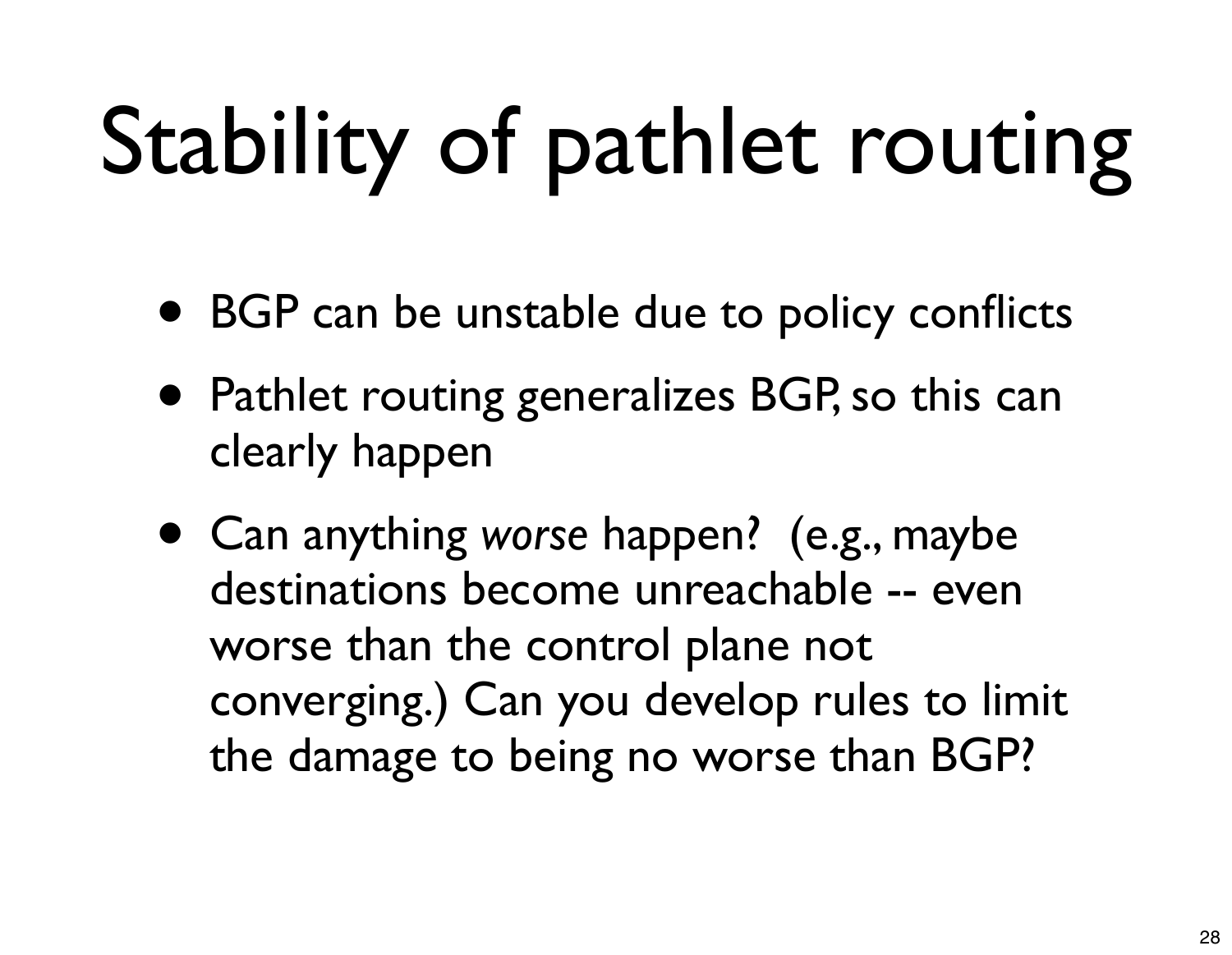# Small FIB even with complex policy

- Traditional IP LPM forwarding requires one entry per prefix
- Idea: change packet format to be path, rather than address. Separates forwarding info from policy-checking info.
- Then, check policy on slow path or in more compact way (Bloom filter)?
- Challenge: if you have false positives or only check some traffic, how do you deal with malicious users?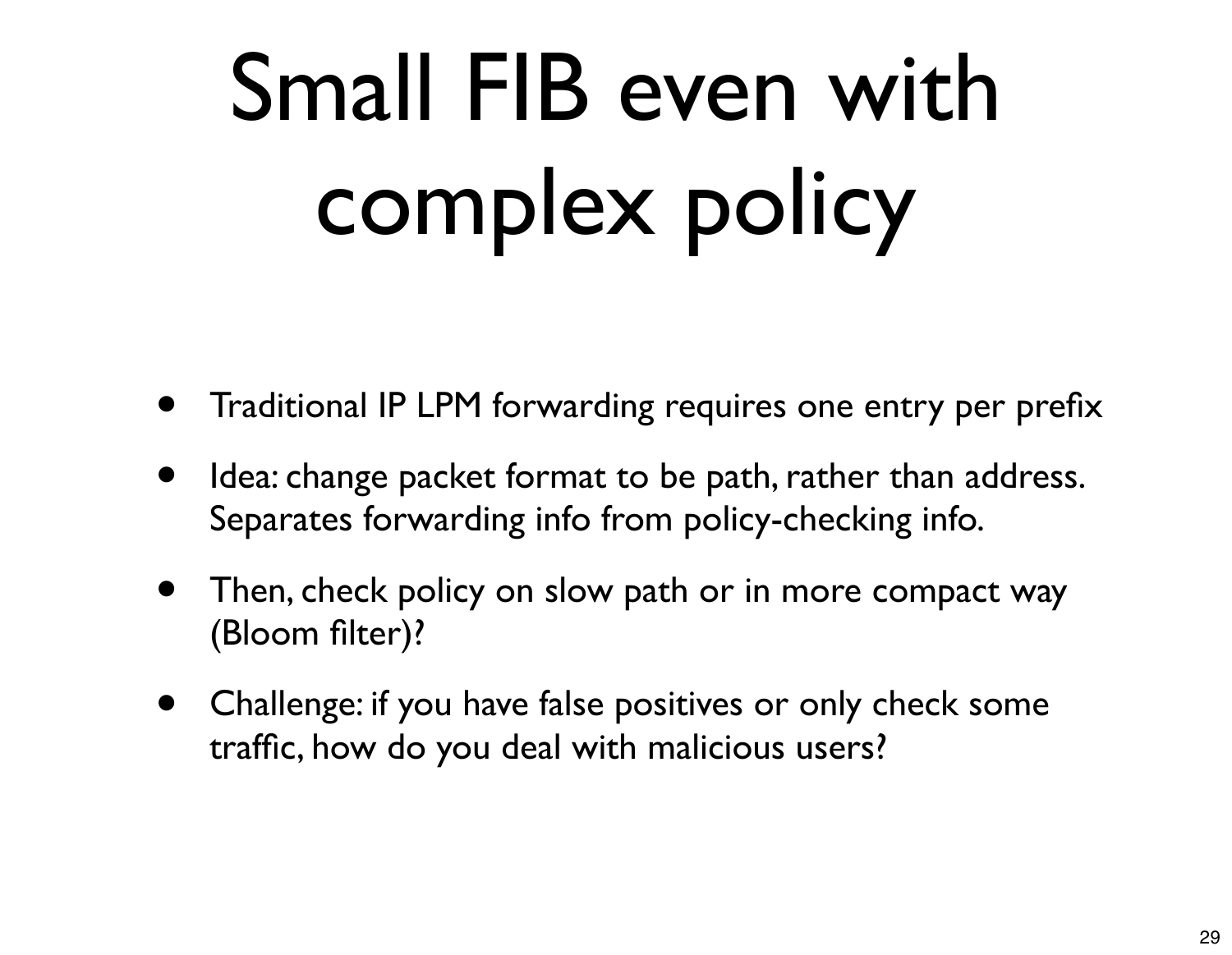## Per-packet payment

- Pathlet routing lets you use multiple paths
- But why would a network offer multiple paths, beyond the "cheapest" to any destination?
- Several possible answers, but what about if we had a scheme to pay per packet based on the utilized route (rather than by total volume of packets)?
- Design such a system
- Note: this is pretty challenging! (Big security implications, for example)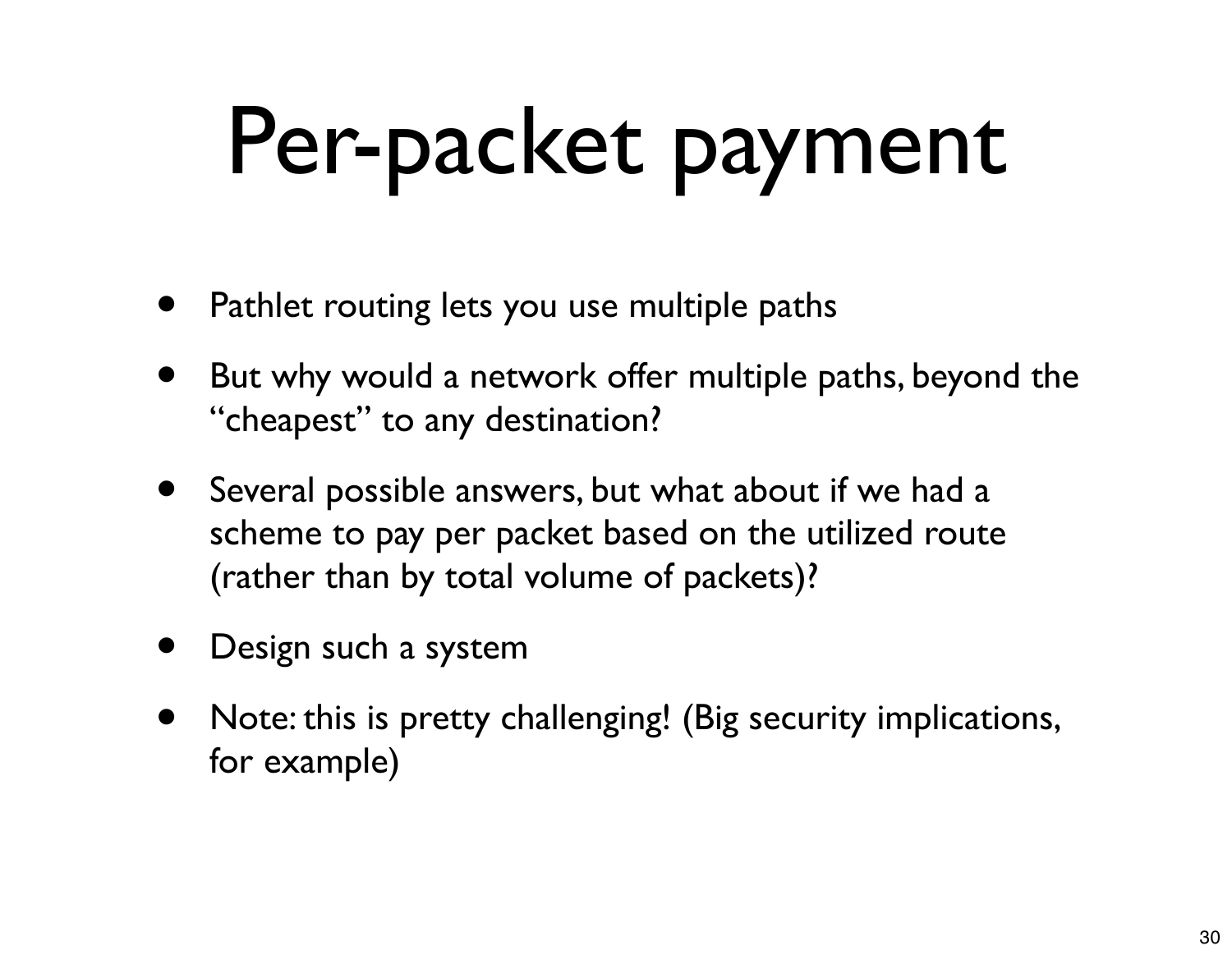# Other routing projects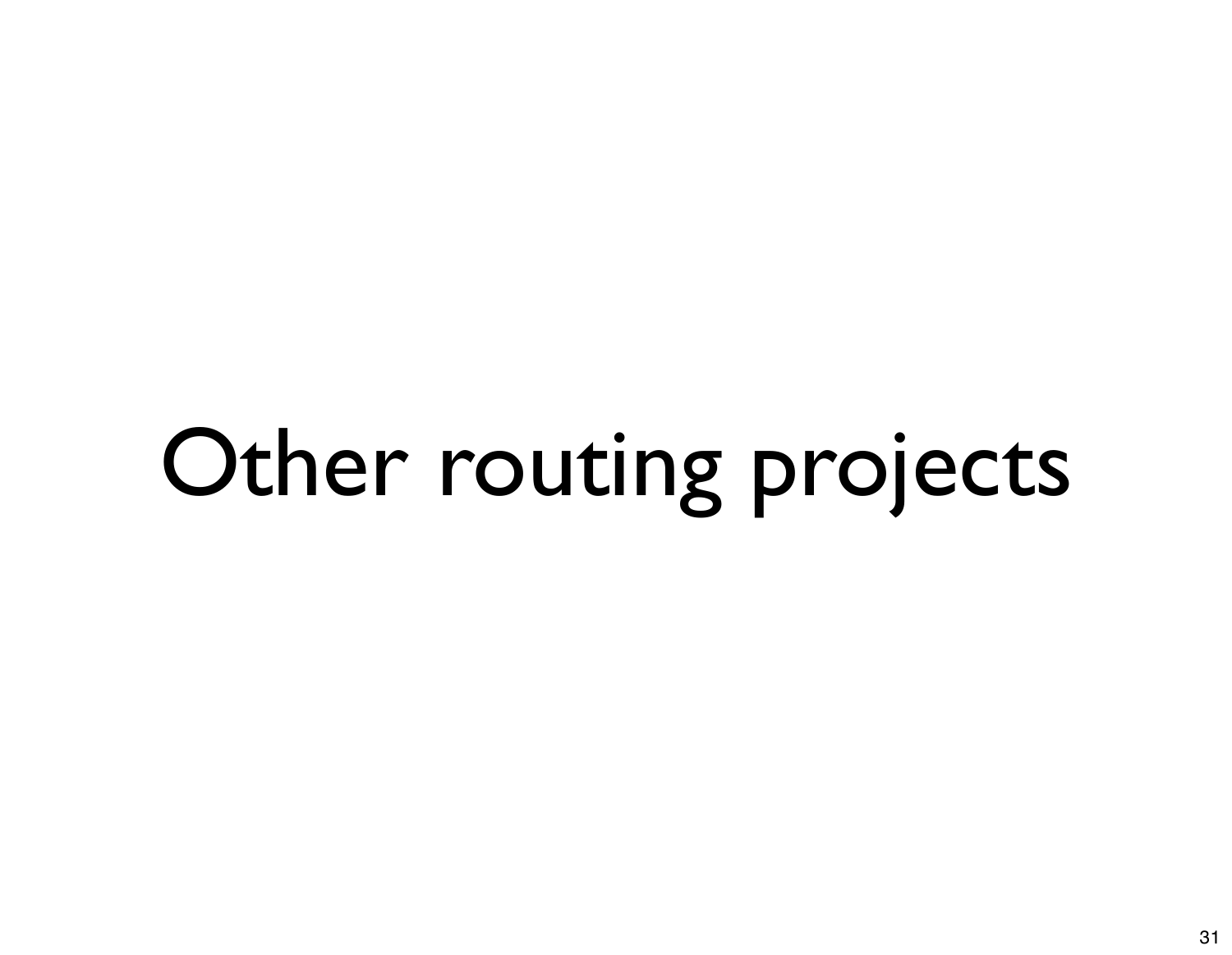# Route control following payment

- High level principle (similar to Yang et al's NIRA): if I am paying for part of a packet's path, I should get control over that part of the route
- Design a system which permits this
- E.g., given a spec of where payment is flowing. This determines what portions of rotues different parties can control.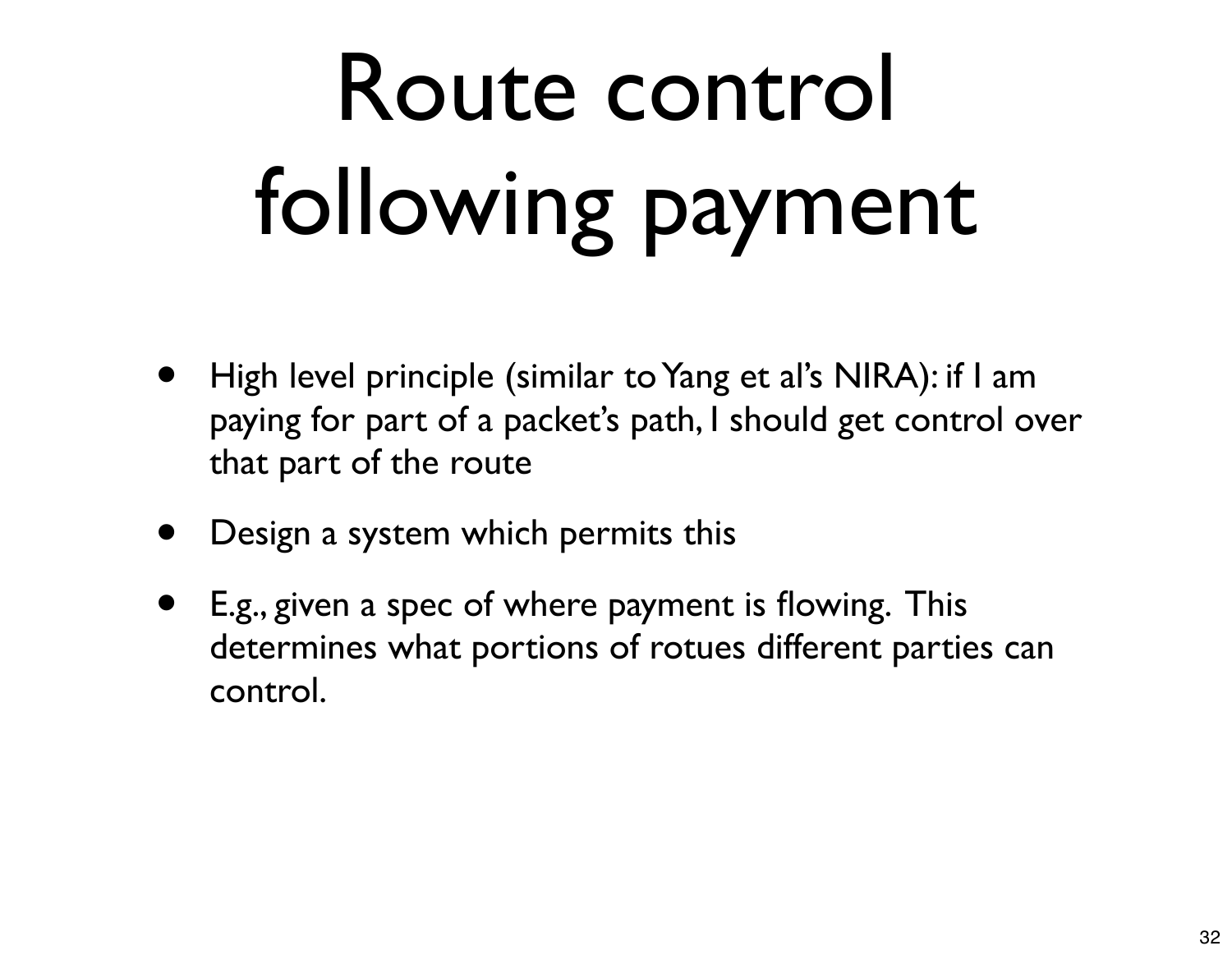## Multipath with perdestination policy

- Deflection Routing and Path Splicing provide multiple paths, but providers can control which next-hops for each destination
- But for scalability, not explicitly source routed: source can't see path, and PS can encounter loops
- How can you get this policy control but with explicit source routing -- and make it scale?
- Challenge: representing all usable links can take  $O(n)$  state per destination in the worst case -- way too much! Need a compact representation, and maybe a tradeoff with how many paths are available to use.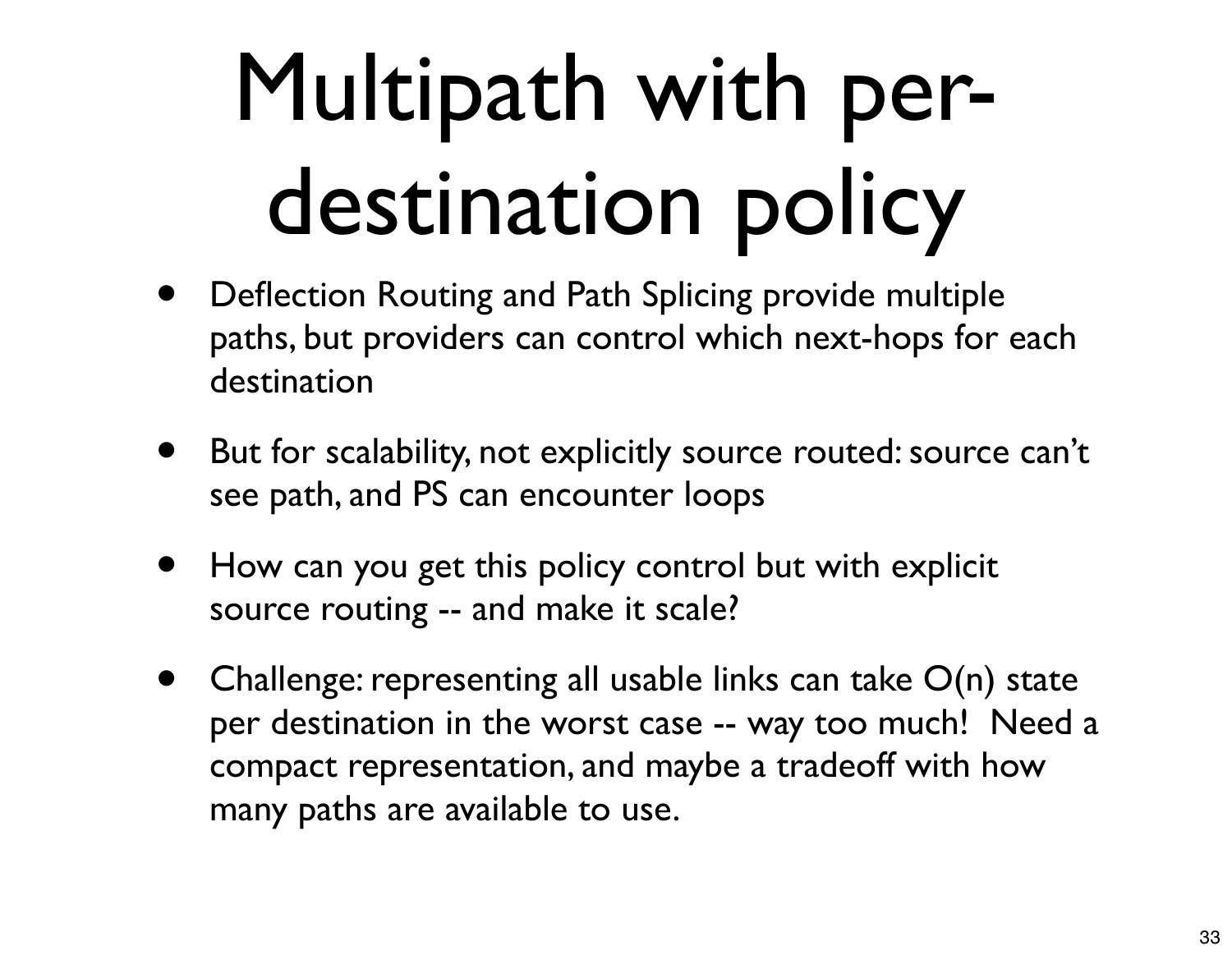# Scalability of LISP

- LISP (Locator/Identifier Split Protocol) separates routes into a portion crossing the "core" and a final hop to the edge
- Currently working its way through IETF standardization
- Does this fundamentally improve scalability of routing? e.g. in power law graph, are forwarding tables asymptotically smaller? How much smaller in a large set of measured graphs?

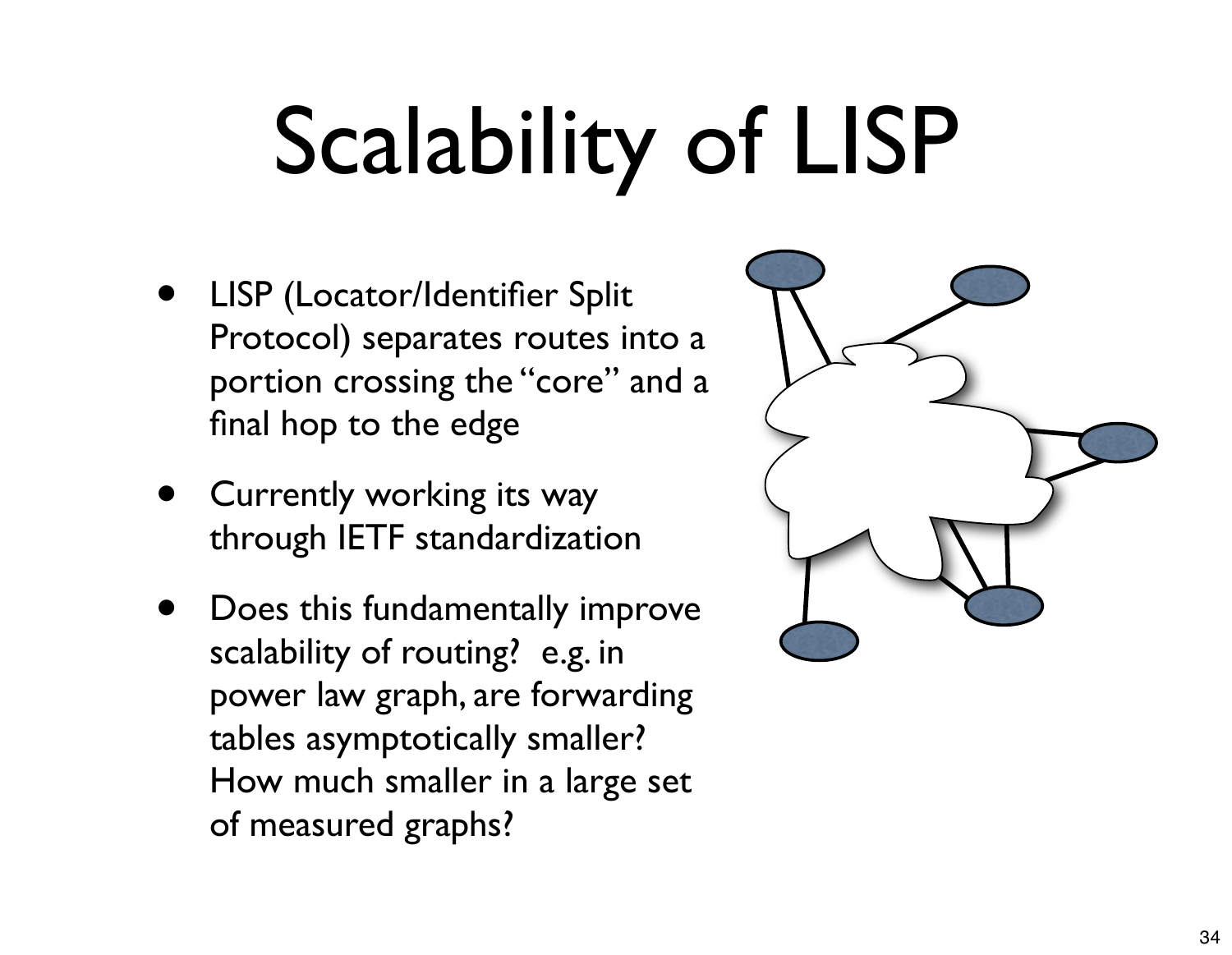## Clean traffic engineering

- Current interdomain traffic engineering is clunky: prefix deaggregation, AS prepending, ...
- Design new architecture which does traffic engineering "cleanly": fine-grained, automatic control over ingress/egress points of inbound and outbound traffic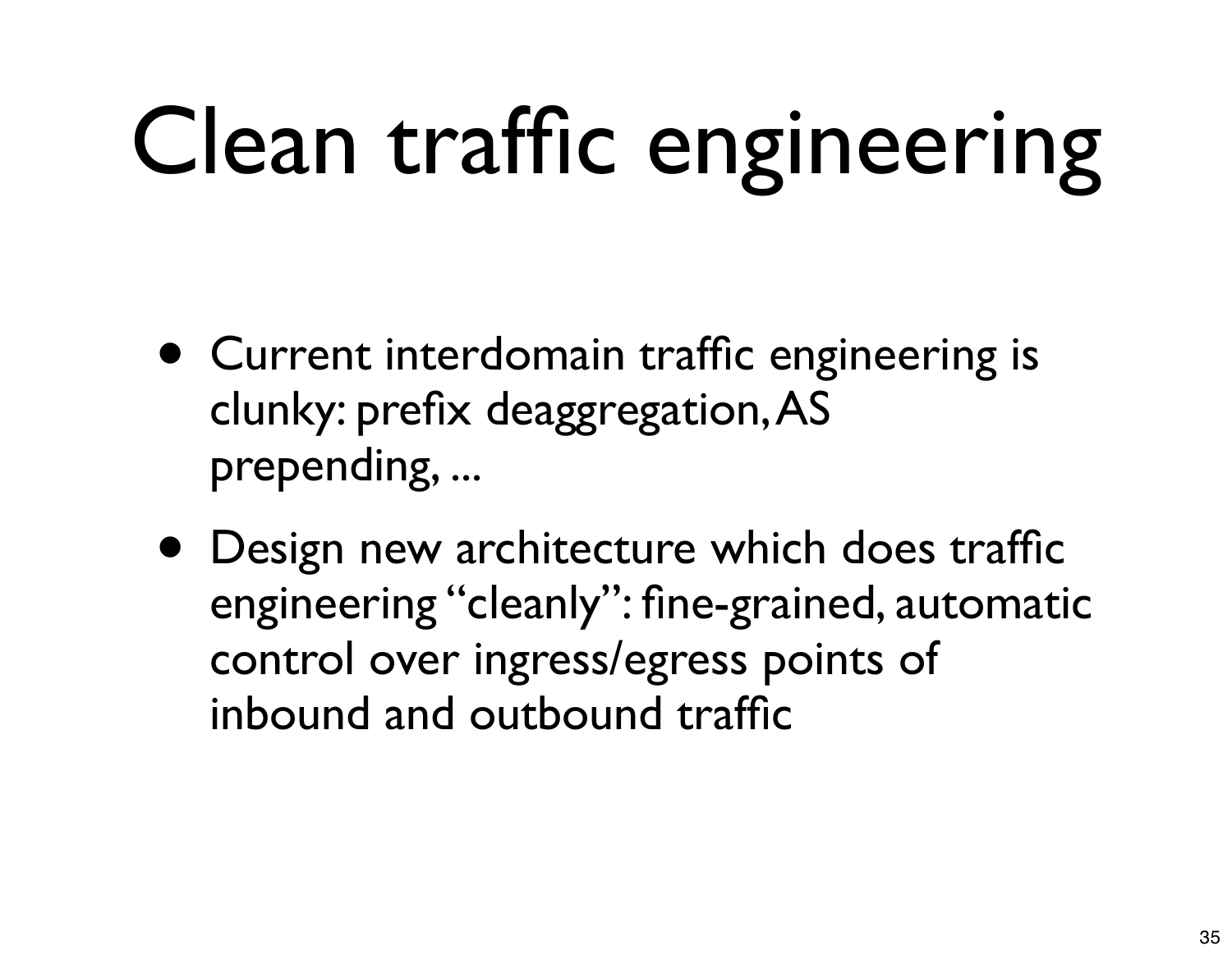## Security-related projects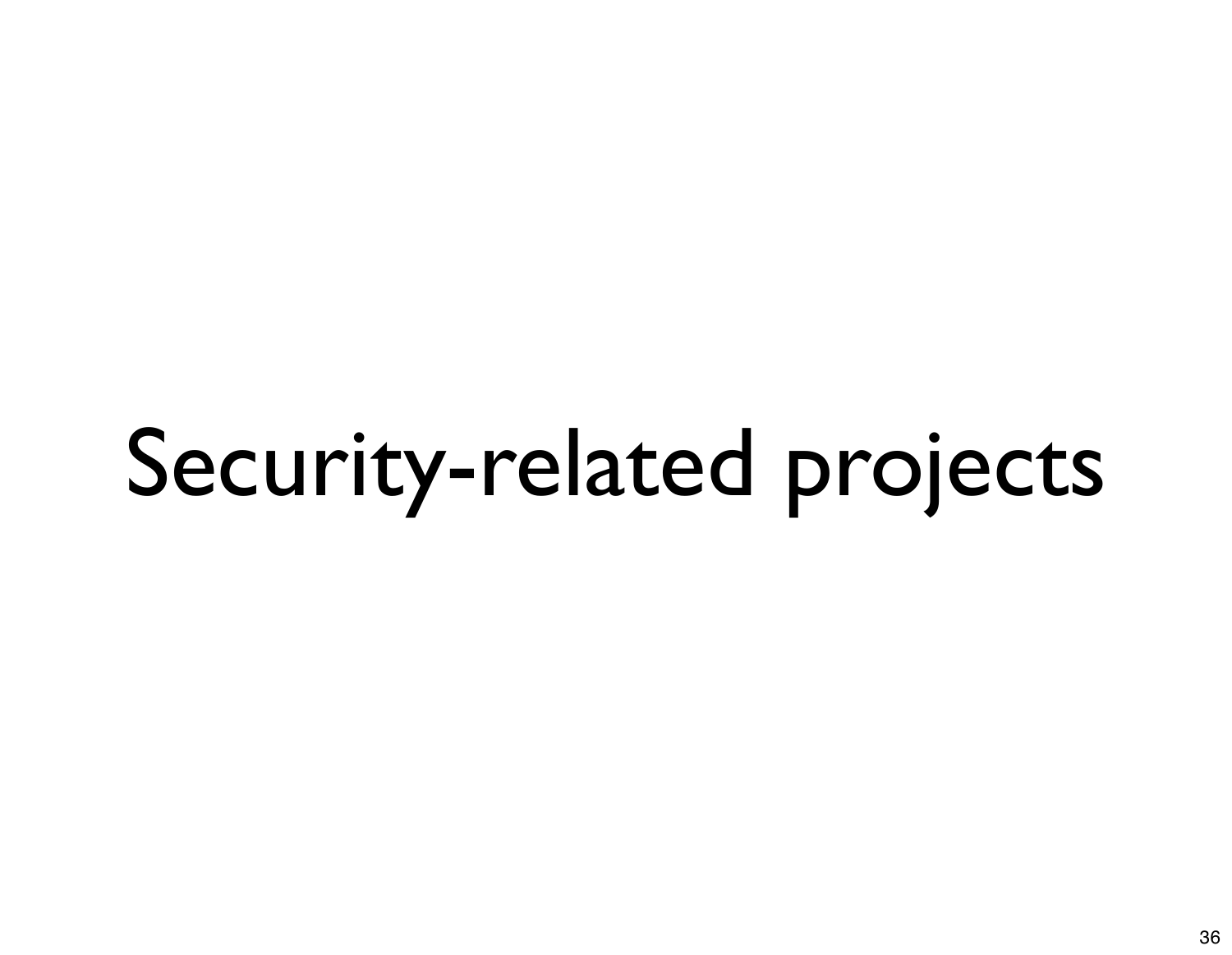## Suffix and prefix route control

- Given a packet's route (vn, vn-1, ..., v0,  $x$ , w1, ..., wn)
- Pathlet routing roughly allows  $x$  to control a prefix of what comes after (w1, w2, ...)
- For security, we may want to control a *prefix* of what comes *before* (e.g., v2, v1, v0). I.e., policy specified as whitelists/ blacklists of regexps of the form .\*BxA.\* where B is a portion of the path required to come before x, and A is a portion required to come after
- Simple to state --- but how do you use it? Given a set of such whitelists / blacklists, how do you compute shortest policy-compliant paths? Can you extend to general regexps?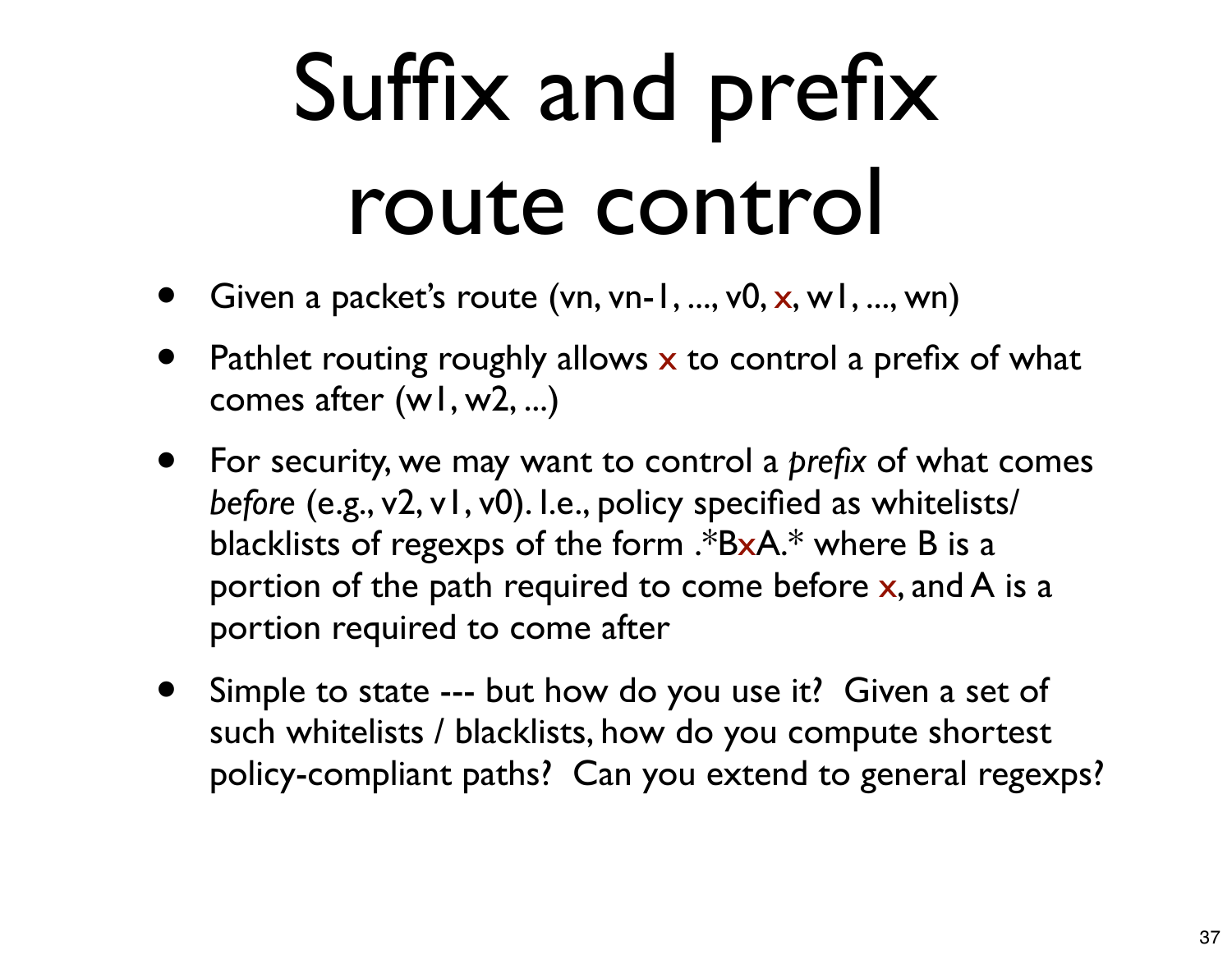## Checking forwarding behavior

- Given a network, directly inspect forwarding plane state, in order to answer reachability queries (is there a way to get from A to B? without going through C first?)
- Note this is about checking behavior, not about checking configuration files
- Challenges:
	- state: many possible (input, output) pairs at each box
	- may need to infer what function the forwarding plane is computing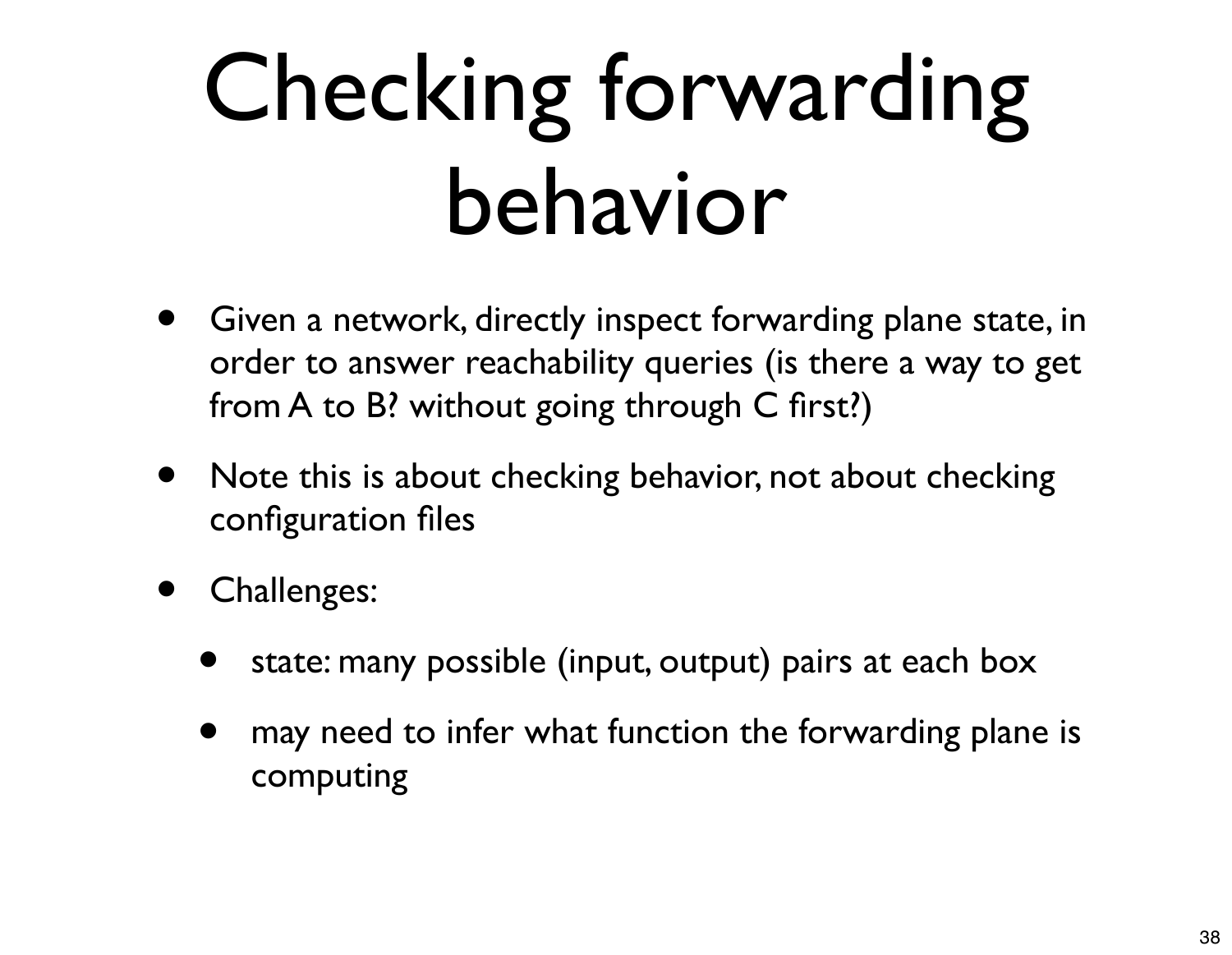# Random and Weird projects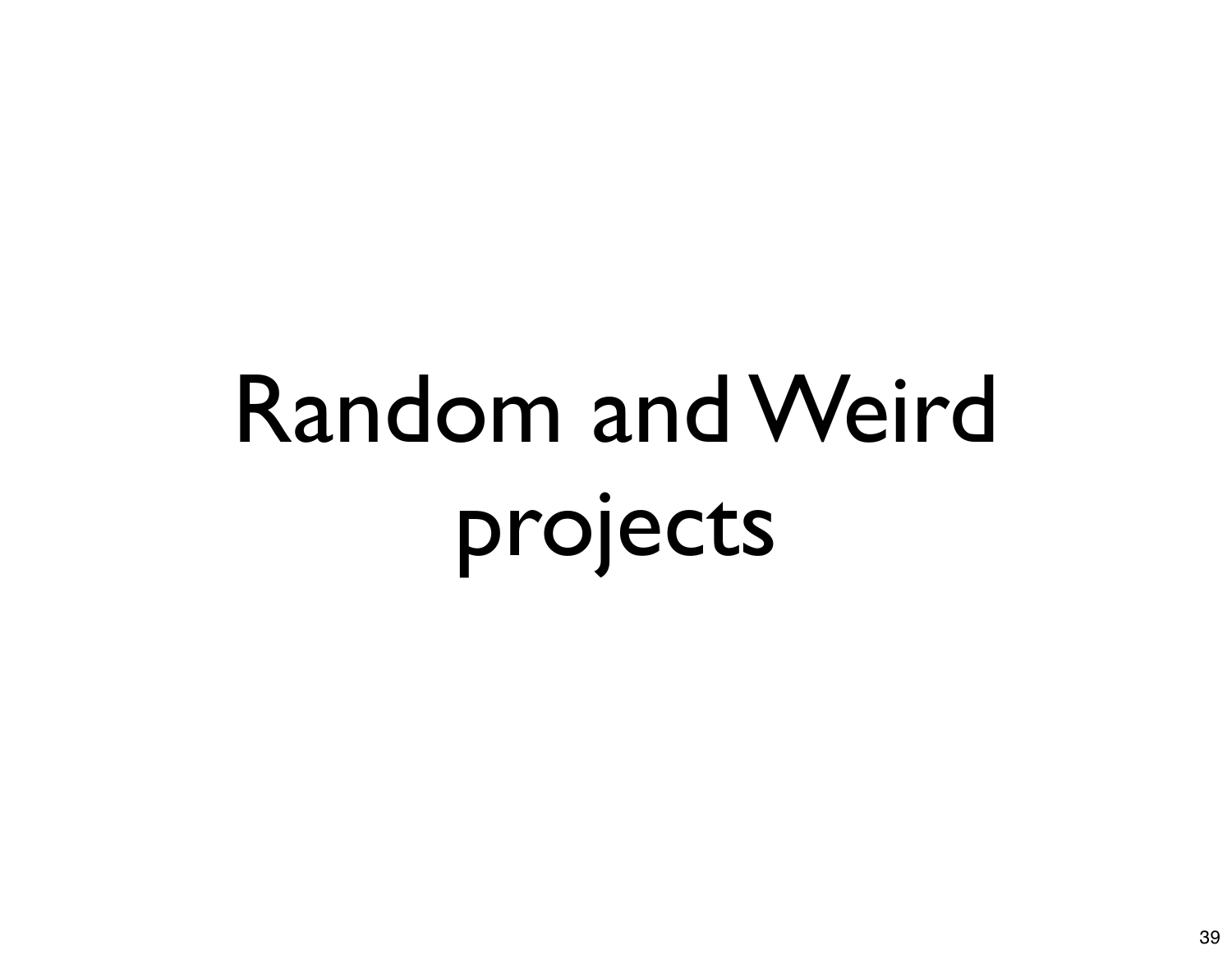# No-setup TCP

- Every TCP connection involves a "3-way handshake"
- Incurs latency penalty of one RTT
- Instead, how about sending request (e.g., HTTP GET) immediately with first packet?
- Need to deal somehow with stale connection problems that 3-way handshake was meant to handle
- Implement and measure how much this improves performance in practice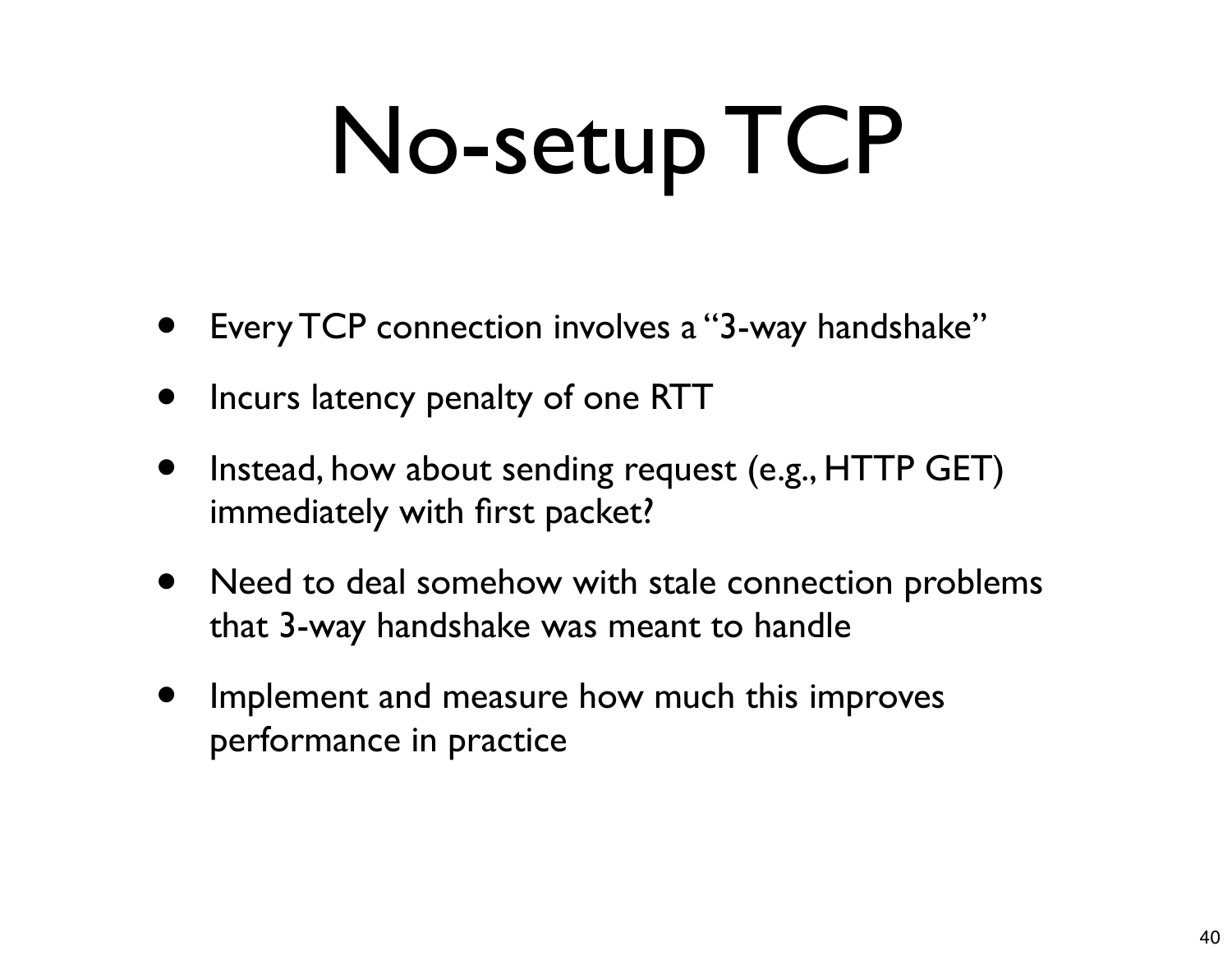## Latency-optimized replica placement

- You have servers in a bunch of datacenters; they can be quite close or various degrees of very far away.
- If you want fast, dependable storage, how do you optimize it for this scenario?
- e.g., a quorum system needs to contact certain sets of nodes to complete operations. You have some flexibility in what these sets are; how can you pick them best?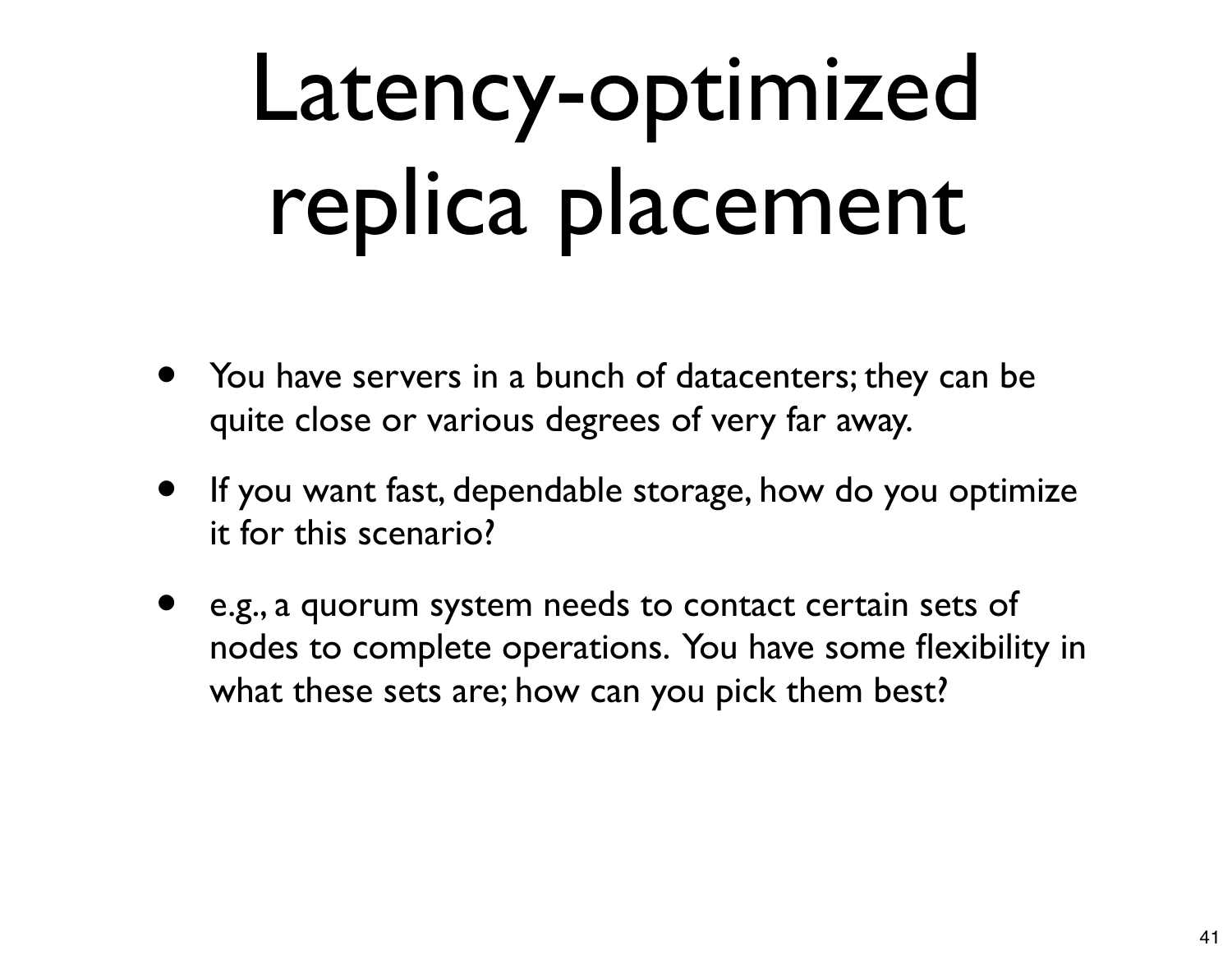## Mine the NANOG list

- NANOG mailing list frequently discusses Internet failures as they happen
- Mine the list archives: What kind of failures are most common? What are the causes?
- Correlate with anomalies in Route Views data (logs of updates from real Internet routers)
- A good launching pad for future research questions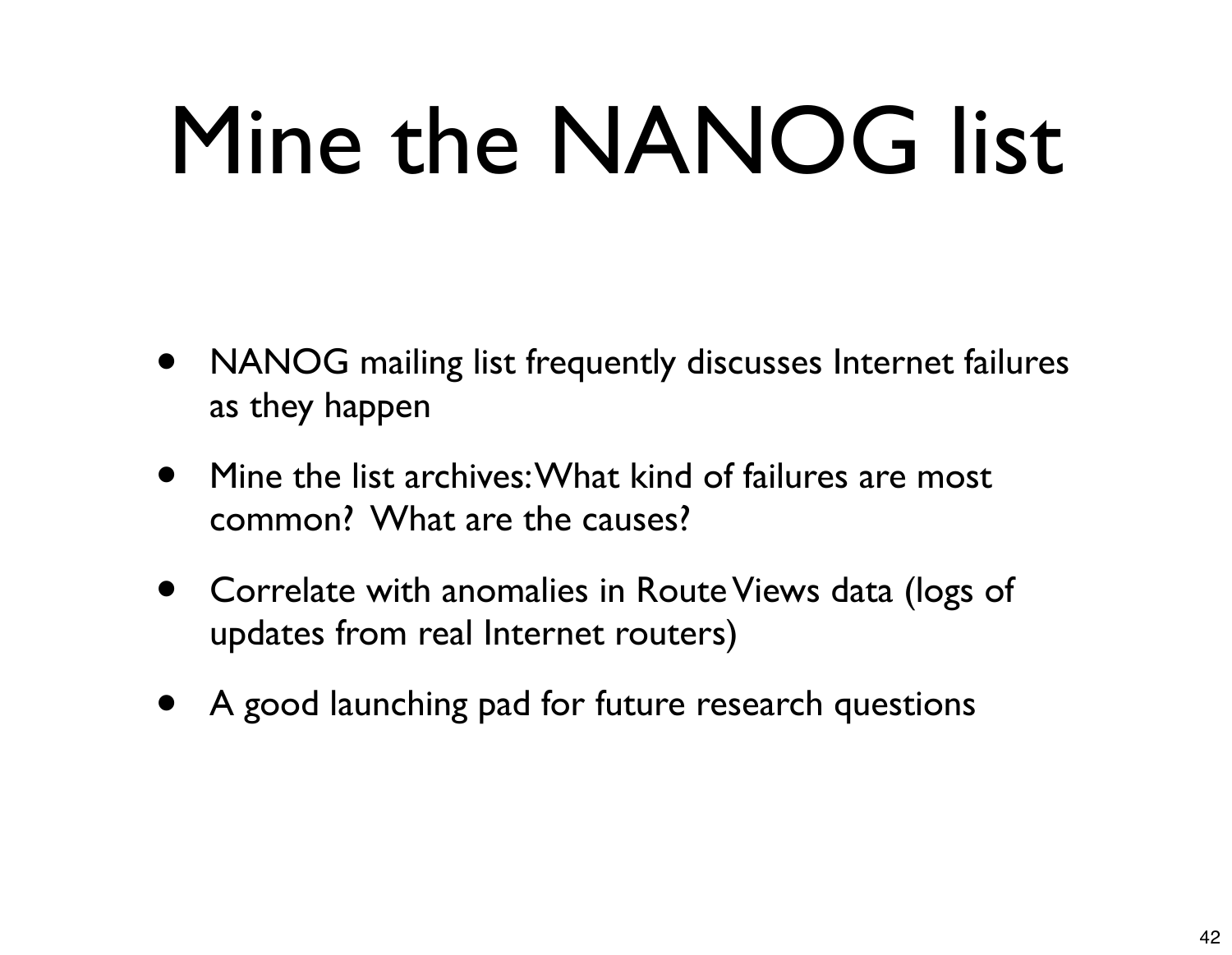## New projects added Tuesday Sep. 1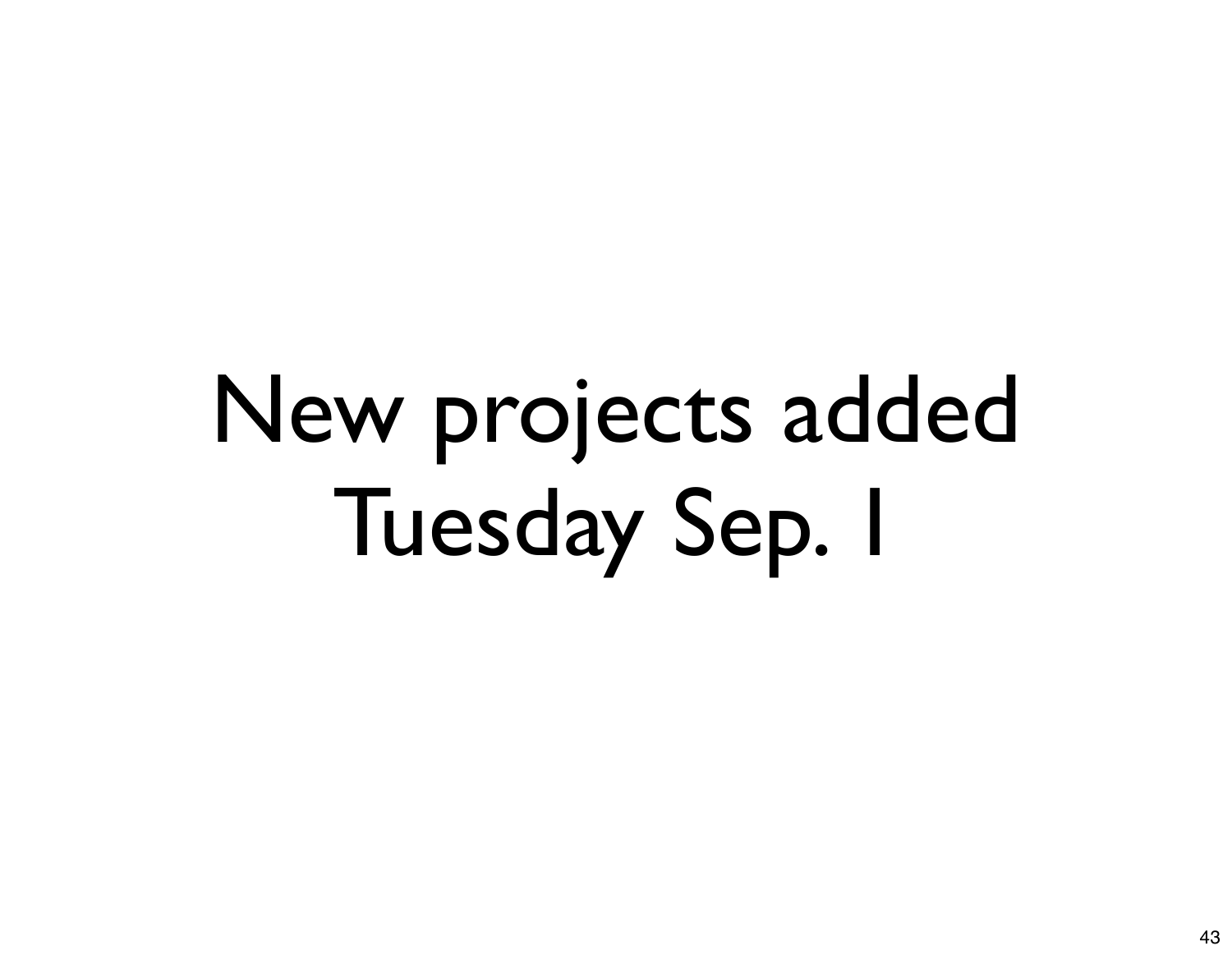## Optimally hierarchical distributed systems

- Distributed systems frequently hierarchical: some set of nodes are picked for greater responsibilities (e.g., content distribution systems, Skype, distributed hash tables)
- Larger set of these "superpeers" brings more capacity (good) but potentially greater overhead and worse service quality (bad!)
- How do you balance these tradeoffs optimally? (e.g., if *<sup>n</sup>* superpeers incur log(*n*) overhead factor, and you know the distribution of node capacities, what is the optimal set of superpeers?)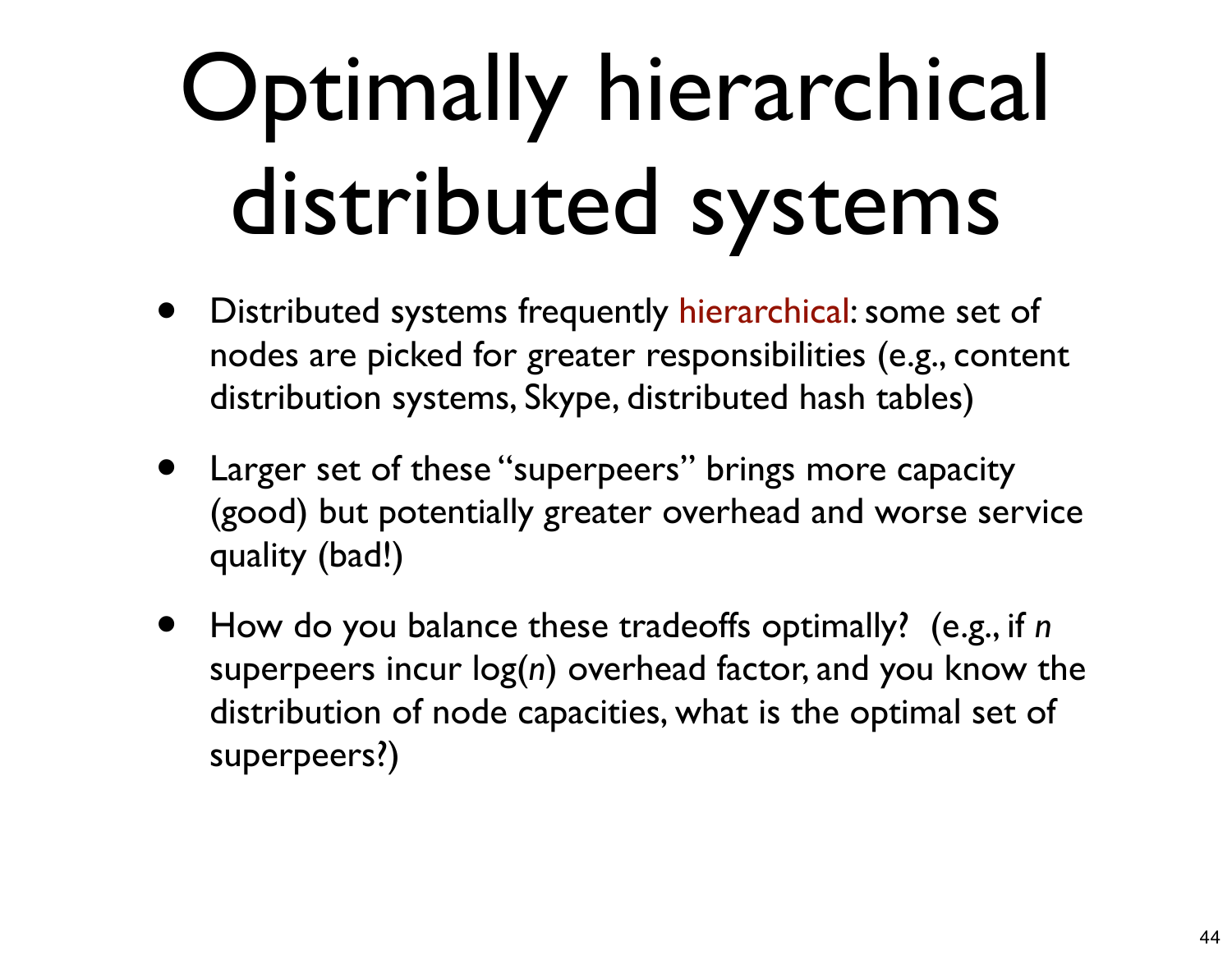#### emailfs

- We use email a lot like a filesystem
- Admit it, and design an email system that has the best of both worlds. Compared with email,
	- avoid explicit duplication of content
	- integrated versioning of files?
	- ideas from distributed filesystems to deal with large files?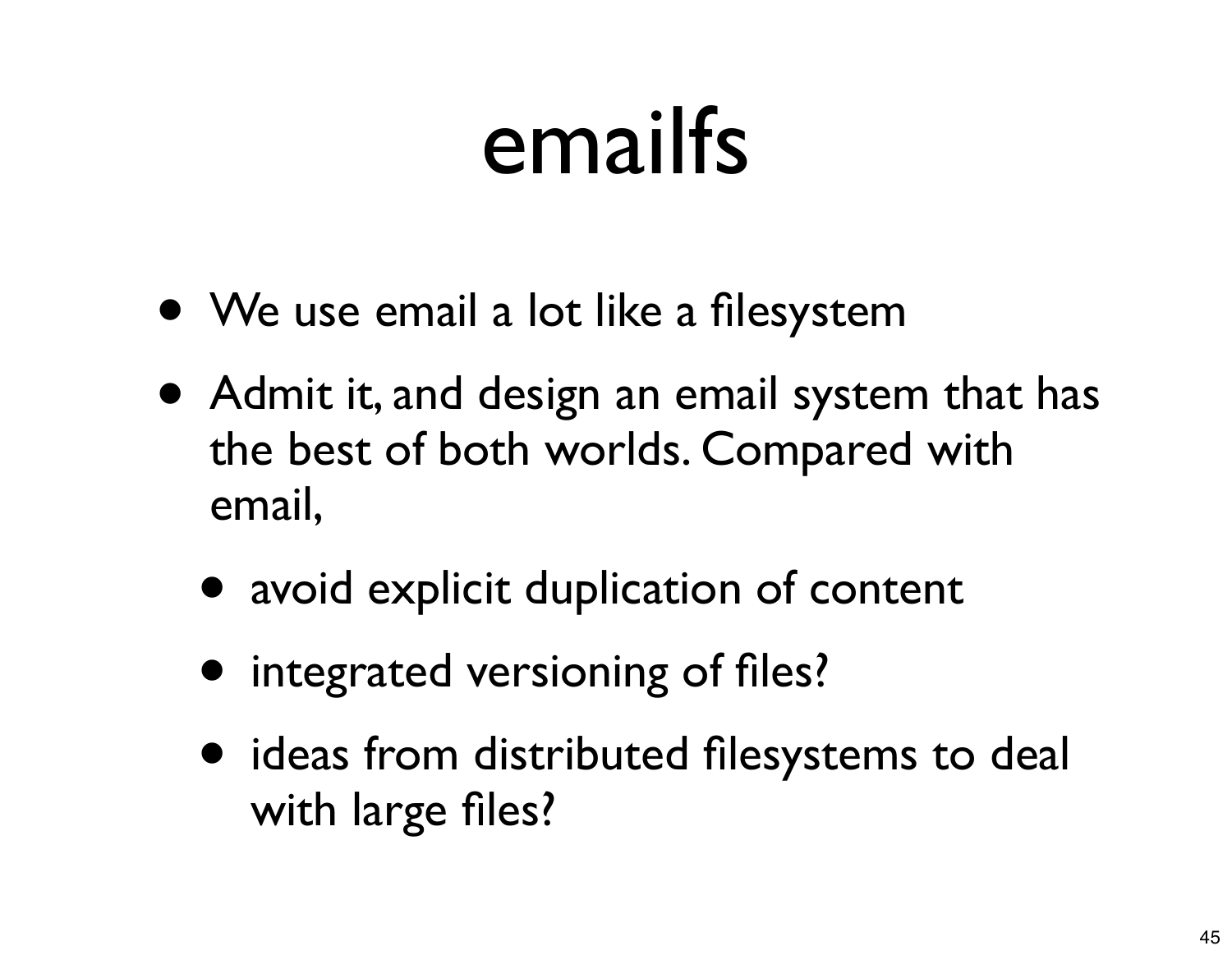# Incentive compatibility of congestion control

- What congestion control schemes are both efficient and incentive compatible?
- Intermediate problem: convergence with feedback effects
- Simulate these effects using ns2 or similar packet-level evaluation, working with Brighten and coauthors